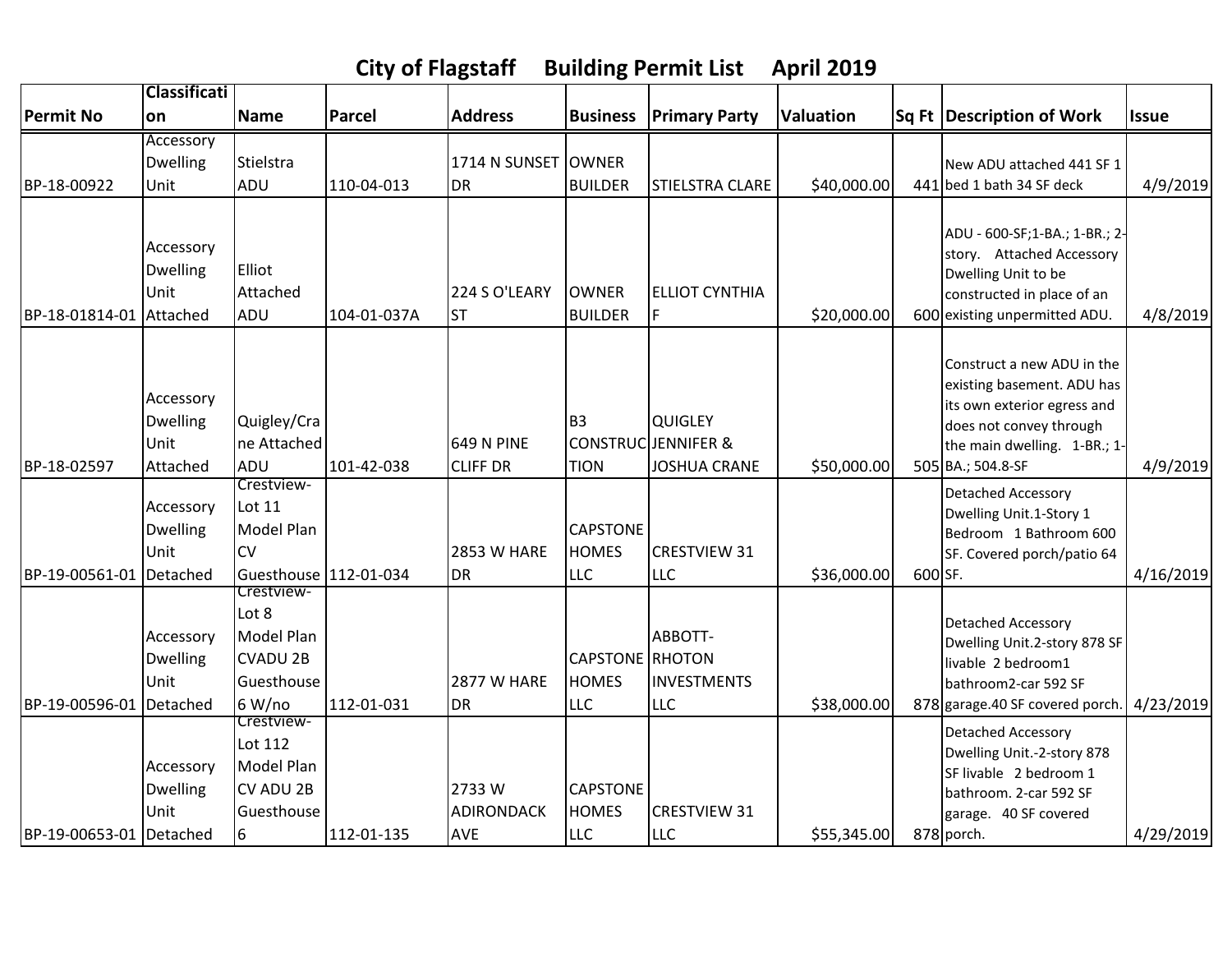|                |                             | Pine                   |                                   |                        |                  |                             |              |                                                        |           |
|----------------|-----------------------------|------------------------|-----------------------------------|------------------------|------------------|-----------------------------|--------------|--------------------------------------------------------|-----------|
|                |                             | Canyon                 |                                   |                        |                  |                             |              | New restaurant 808 SF with                             |           |
|                |                             | Midway                 |                                   | 3410 S                 | <b>SYMMETR</b>   |                             |              | covered and uncovered                                  |           |
|                |                             | Commercial Station PZ- |                                   | <b>CLUBHOUSE</b>       | Y HOMES          |                             |              | patio 1641 SF remodel of<br>interior of train caboose  |           |
| BP-18-00771    | <b>Building</b>             | 18-00089               | 105-10-165                        | <b>CIR</b>             | <b>INC</b>       | TLC PC GOLF LLC             | \$150,000.00 | 808 276 SF. Occupant load 193                          | 4/1/2019  |
|                |                             | Riordan Mill           |                                   |                        | <b>URBAN</b>     | No Owner                    |              |                                                        |           |
|                | Commercial Center           |                        | 103-03-                           | 809 W                  | <b>EDGE</b>      | Information                 |              | Monument sign masonry                                  |           |
| BP-18-01673    | <b>Building</b>             | Monument               |                                   | <b>RIORDAN RD</b>      | <b>BUILDERS</b>  | Available                   | \$3,227.00   | approx. 8 feet height 9 feet<br>6 inches width         | 4/12/2019 |
|                | <b>Commercial Flagstaff</b> |                        | Common                            |                        | <b>STRAIGHTL</b> |                             |              |                                                        |           |
|                | <b>Building</b>             | Reentry                |                                   | 1120 W KAIBAB          | <b>INE</b>       | <b>KADO PARTNERS</b>        |              |                                                        |           |
| BP-17-01511    |                             |                        | Repair/Rem Center PZ- 112-04-010E | <b>LN</b>              | <b>BUILDERS</b>  | <b>LLC</b>                  |              | Convert existing buildings to<br>70 bed halfway house. | 4/17/2019 |
|                |                             | Country Inn            |                                   |                        |                  |                             |              |                                                        |           |
|                | Commercial & Suites-        |                        |                                   |                        |                  |                             |              |                                                        |           |
|                | <b>Building</b>             | <b>Indoor Pool</b>     |                                   |                        | California       |                             |              | Construct indoor swimming                              |           |
|                | Repair/Rem & Spa PZ-        |                        |                                   | 224 S MIKES            | Pools and        | <b>CHETNA</b>               |              | pool and spa. Total<br>occupant load for pool and      |           |
| BP-18-01507-04 | odel/TI                     | 17-00133-              | 103-06-008A                       | <b>PIKE</b>            |                  | Landscape   HOSPITALITY LLC | \$90,000.00  | spa area including $deck = 72$                         | 4/25/2019 |
|                | Commercial North            |                        |                                   |                        |                  | <b>NORTH</b>                |              |                                                        |           |
|                | <b>Building</b>             | Country                |                                   |                        | LP'S             | <b>COUNTRY</b>              |              |                                                        |           |
|                | Repair/Rem Healthcare       |                        |                                   |                        |                  |                             |              |                                                        |           |
|                |                             |                        |                                   | 2920 N FOURTH EXCAVATI |                  | <b>COMMUNITY</b>            |              | <b>Waterproofing existing</b>                          |           |
| BP-18-02406    | odel/TI                     | Stem Wall              | 108-12-002F                       | lst                    | NG INC.          | <b>HEALTH CENTER</b>        | \$10,000.00  | stemwall.                                              | 4/16/2019 |
|                |                             |                        |                                   |                        |                  | SOUTHWESTERN                |              |                                                        |           |
|                |                             | Commercial IBC Student |                                   |                        |                  | <b>SCHOOL OF</b>            |              |                                                        |           |
|                | <b>Building</b>             | Life Annex             |                                   |                        | R C              | <b>MISSIONS DBA</b>         |              | Change of use remodel                                  |           |
|                | Repair/Rem PZ-18-           |                        |                                   | 2229 E CEDAR           | <b>HUBBARD</b>   | <b>INDIAN BIBLE</b>         |              | 265SF for office space add                             |           |
| BP-19-00297    | odel/TI                     | 00090                  | 109-08-185B                       | <b>AVE</b>             | <b>LLC</b>       | <b>COLLEGE</b>              | \$30,000.00  | LED interior lighting                                  | 4/1/2019  |
|                | <b>Commercial Kickstand</b> |                        |                                   |                        | <b>STILLEY</b>   |                             |              | remove office space and                                |           |
|                | <b>Building</b>             | <b>ADA</b>             |                                   | 719N                   | <b>TULLOSS</b>   | <b>TRES PEDALERS</b>        |              | add new 38SF accessible                                |           |
| BP-19-00344    | Repair/Rem Restroom         |                        | 101-06-011A                       | <b>HUMPHREYS ST</b>    | <b>DESIGN</b>    | <b>LLC</b>                  | \$5,000.00   | restroom                                               | 4/1/2019  |
|                |                             |                        |                                   |                        | KINNEY           |                             |              | relocate several circuits and                          |           |
|                | Commercial                  |                        |                                   |                        | CONSTRUC         |                             |              | add approximately 6                                    |           |
|                | <b>Building</b>             | Flagstaff              |                                   |                        | <b>TION</b>      |                             |              | circuits. minor electrical                             |           |
|                | Repair/Rem Airport          |                        |                                   | 6200 S                 | <b>SERVICES</b>  | <b>FLAGSTAFF CITY</b>       |              | work includes low voltage                              |           |
| BP-19-00399    | odel/TI                     | Electrical             | 116-61-004                        | <b>PULLIAM DR</b>      | <b>INC</b>       | OF                          | \$100,000.00 | data.                                                  | 4/3/2019  |
|                |                             |                        |                                   |                        |                  |                             |              | interior TI remodeled space                            |           |
|                | Commercial                  |                        |                                   | 2700 S                 |                  | <b>WOODLANDS</b>            |              | 238 SF new lav/WC/mop                                  |           |
|                | <b>Building</b>             |                        |                                   | <b>WOODLANDS</b>       |                  | <b>VILLAGE</b>              |              | sink new 4 new HVAC                                    |           |
|                | Repair/Rem Fix-It           |                        |                                   | <b>VILLAGE BLVD</b>    |                  | <b>SHOPPING</b>             |              | terminations approximately                             |           |
| BP-19-00483    | odel/TI                     | Mobile TI              | 112-29-012A                       | <b>STE 420</b>         | DBCS Inc.        | <b>CENTER LLC</b>           | \$40,000.00  | 5 circuits                                             | 4/29/2019 |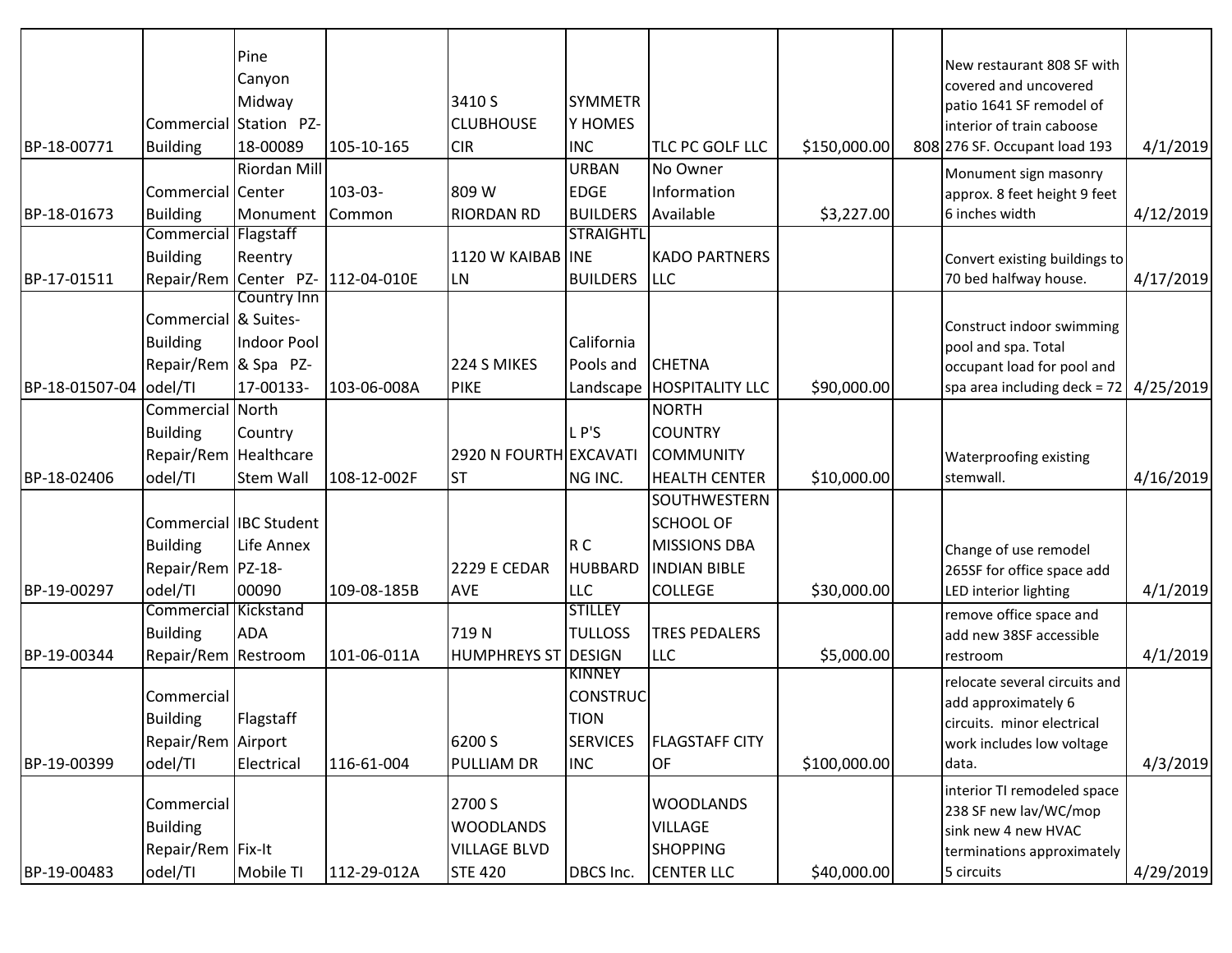| BP-19-00572            | Commercial<br><b>Building</b><br>Repair/Rem TSA<br>odel/TI       | Bathrooms                          | 116-61-004              | 6200 S<br><b>PULLIAM DR</b>            | <b>LOVEN</b><br><b>ING INC</b>                  | CONTRACT FLAGSTAFF CITY<br>OF                  | \$84,000.00 | Add 2 accessible restrooms<br>to TSA area. 140-SF total<br>Relocate existing drinking<br>fountain and install 1<br>additional.                                                                                                                                                                                                                                          | 4/22/2019 |
|------------------------|------------------------------------------------------------------|------------------------------------|-------------------------|----------------------------------------|-------------------------------------------------|------------------------------------------------|-------------|-------------------------------------------------------------------------------------------------------------------------------------------------------------------------------------------------------------------------------------------------------------------------------------------------------------------------------------------------------------------------|-----------|
| BP-19-00629            | Commercial<br><b>Building</b><br>Repair/Rem The Annex<br>odel/TI | Patio                              | 103-08-001A             | <b>50 S SAN</b><br><b>FRANCISCO ST</b> | <b>MORNING</b><br><b>DEW</b><br><b>TION LLC</b> | <b>CONSTRUC TRI-K HOLDINGS</b><br><b>LLC</b>   | \$10,000.00 | Patio improvements to<br>create outdoor dining<br>space. New space to be<br>used in conjunction with<br>adjacent business to south<br>Tourist Home. Area of work<br>approx. 3357 SF; Total patio<br>area approx. 3582 SF<br>Occupant loads New patio:<br>49; The Annex: 44; Total<br>The Annex:93 Tourist<br>Home: interior - 80 exterior<br>37; Total Tourist Home 117 | 4/10/2019 |
| BP-19-00245            | Commercial   Flagstaff<br>Demolition Courts                      | City of                            | 100-10-010C             | 101 W CHERRY<br><b>AVE</b>             | <b>KINNEY</b><br><b>TION</b>                    | CONSTRUC FLAGSTAFF CITY<br>OF                  | \$30,000.00 | Commercial Demo                                                                                                                                                                                                                                                                                                                                                         | 4/2/2019  |
| BP-19-00372            | Demolition Office                                                | Ondrejech<br>Commercial Commercial | 107-02-120              | 2105 N CENTER EXCAVATI<br><b>ST</b>    | <b>BOHUNK</b><br><b>NG INC</b>                  | ONDREJECH<br><b>DAVID ANTHONY</b><br>& MARIA M | \$8,500.00  | Commercial Demo.                                                                                                                                                                                                                                                                                                                                                        | 4/16/2019 |
| BP-19-00245-02 Modular | Manufactur Courts<br>ed/Mobile/ Facility-                        | City of<br>Flagstaff               | Temporary   100-10-010C | 101 W CHERRY<br><b>AVE</b>             |                                                 | <b>FSL HOLDING</b><br><b>PROPERTIES LLC</b>    | \$12,976.00 | Temporary job trailer to be<br>set during demolition and<br>construction of new City of<br>Flagstaff Courts Facility                                                                                                                                                                                                                                                    | 4/9/2019  |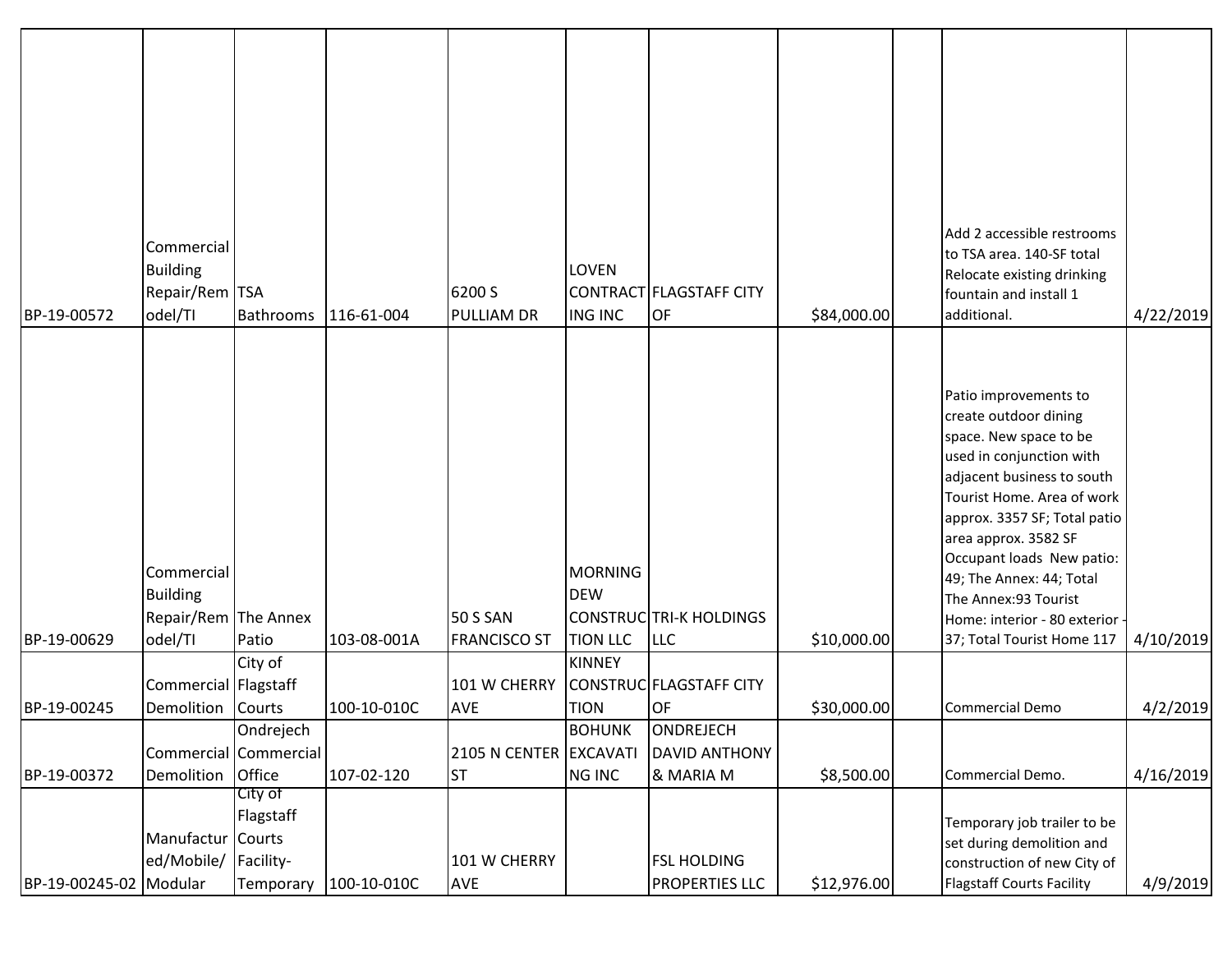| BP-18-01814<br>BP-18-02499 | Residential<br><b>Building</b><br>Repair/Rem<br>odel/Additi<br>on<br>Residential<br><b>Building</b><br>Residential<br><b>Building</b> | Elliot<br>Remodel<br>Pappas<br>Repair/Rem Patio Cover 117-29-094<br><b>Scully</b> | 104-01-037A               | 224 S O'LEARY<br><b>ST</b><br>2227 N RICKE<br>LN.<br>823 W GRAND | <b>OWNER</b><br><b>BUILDER</b><br>Dreamstyl<br>e<br><b>OWNER</b> | <b>ELLIOT CYNTHIA</b><br>IF.<br><b>PAPPAS ANGELO</b><br>Remodelin & POTOULA<br><b>SCULLY &amp; SONS</b><br><b>LIVING TRUST</b> | \$75,000.00<br>\$5,000.00   | Remodel/Renovation/Recon<br>struction: Reconfigure the<br>floor plan of the existing<br>structure by converting the<br>bathroom along the garage<br>dividing wall into a<br>laundry/mudroom and<br>providing an exterior man-<br>door at this room; provide a<br>static stair case to the attic<br>(storage); existing bedroom<br>at the front of the home is<br>to be converted to a<br>study/den with the<br>bathroom located between<br>it and the second existing<br>bedroom.<br>new 390 covered patio over<br>existing deck | 4/8/2019<br>4/9/2019 |
|----------------------------|---------------------------------------------------------------------------------------------------------------------------------------|-----------------------------------------------------------------------------------|---------------------------|------------------------------------------------------------------|------------------------------------------------------------------|--------------------------------------------------------------------------------------------------------------------------------|-----------------------------|----------------------------------------------------------------------------------------------------------------------------------------------------------------------------------------------------------------------------------------------------------------------------------------------------------------------------------------------------------------------------------------------------------------------------------------------------------------------------------------------------------------------------------|----------------------|
| BP-18-02589<br>BP-19-00072 | Repair/Rem Addition<br>Residential<br><b>Building</b><br>Repair/Rem System<br>odel/Additi<br>on                                       | Delaney<br>Water<br>Improveme<br>nts                                              | 100-31-020<br>111-05-001L | <b>CANYON AVE</b><br>2899N<br><b>GARRETT LN</b>                  | <b>BUILDER</b><br>LOVEN<br><b>ING INC</b>                        | DTD 2/9/04<br><b>DELANEY P &amp; J</b><br>CONTRACT TRUST DTD 01-31<br>01                                                       | \$20,000.00<br>\$250,000.00 | 101 101SF Bedroom Addition<br>replace underground water<br>storage system 2-tanks 45k<br>35k gallons new plumbing<br>and pumps. tanks to have<br>anti-float devices                                                                                                                                                                                                                                                                                                                                                              | 4/4/2019<br>4/1/2019 |
| BP-19-00118                | Residential<br><b>Building</b><br>Repair/Rem<br>odel/Additi<br>lon                                                                    | Johnson<br>Remodel                                                                | 100-15-005                | 820 W ASPEN<br><b>AVE</b>                                        | GOOD<br><b>OAK</b><br><b>ES</b>                                  | <b>ENTERPRIS JOHNSON JERRY</b><br>L & ROABIE D JT                                                                              | \$100,000.00                | Residential remodel:<br>Bathroom/Laundry - 200-Sf<br>Front entry - 63 - SF Back<br>Porch - Demo and replace<br>roof line. 100-SF                                                                                                                                                                                                                                                                                                                                                                                                 | 4/18/2019            |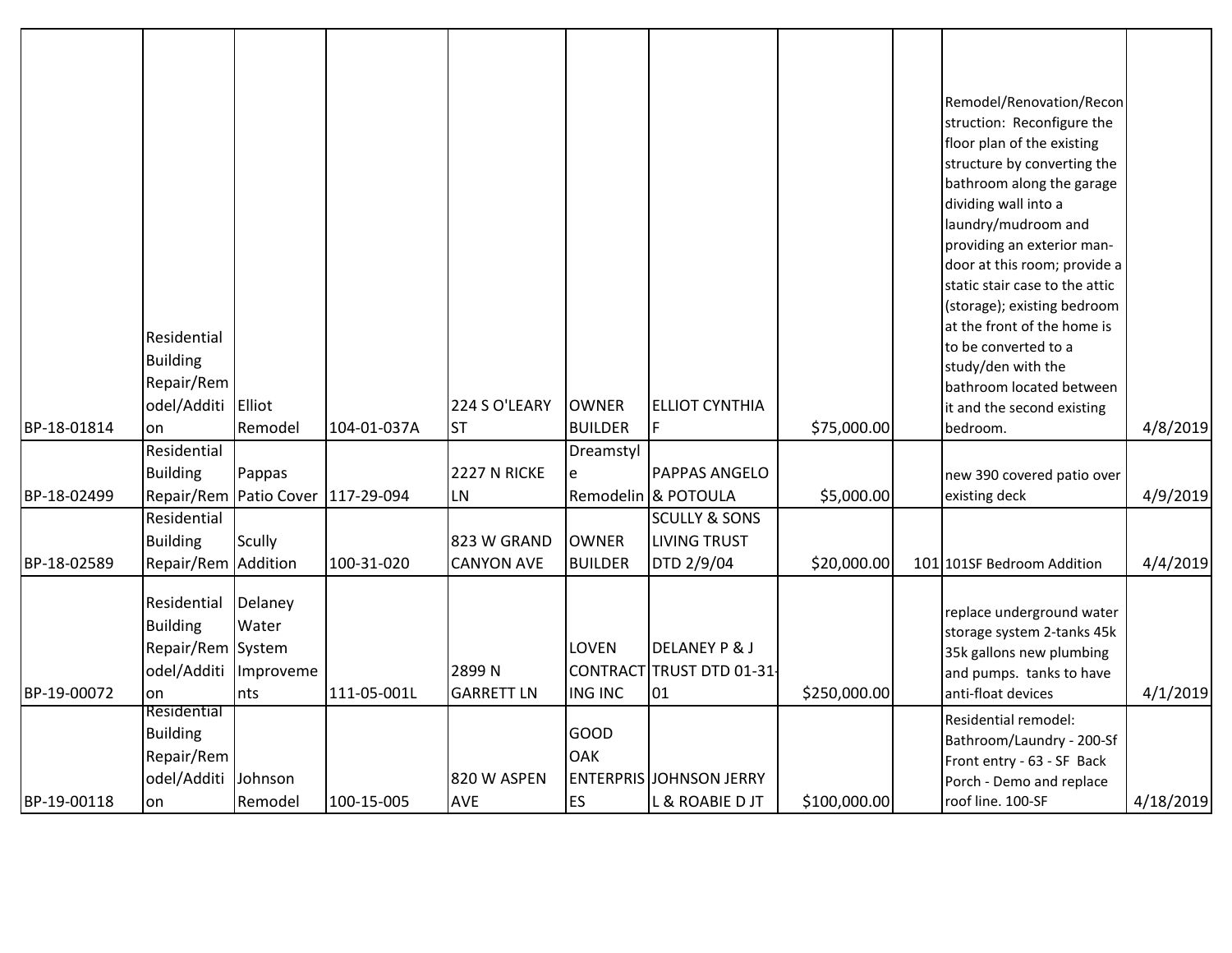|             | Residential<br><b>Building</b>                                                                   |                                   |             |                                       |                                                                    |                                              |              | Residential<br>Addition/Remodel: 935-SF<br>Addition includes: 2-BR.; 2-                                                                                                        |           |
|-------------|--------------------------------------------------------------------------------------------------|-----------------------------------|-------------|---------------------------------------|--------------------------------------------------------------------|----------------------------------------------|--------------|--------------------------------------------------------------------------------------------------------------------------------------------------------------------------------|-----------|
|             | Repair/Rem                                                                                       |                                   |             | 1740 W                                | AG                                                                 |                                              |              | BA.; 1-                                                                                                                                                                        |           |
| BP-19-00212 | odel/Additi Sahl<br>lon                                                                          | Addition                          | 102-10-006  | <b>STEVANNA</b><br><b>WAY</b>         | <b>LLC</b>                                                         | Residential SAHL KELLY D &<br><b>JASON W</b> | \$114,000.00 | Entertainment/Common<br>larea                                                                                                                                                  | 4/1/2019  |
|             | <b>Building</b>                                                                                  | Porter                            |             | <b>4430 S KATHY</b>                   | <b>OWNER</b>                                                       | <b>LIVING TRUST</b>                          |              |                                                                                                                                                                                |           |
| BP-19-00255 |                                                                                                  |                                   | 105-14-008  | RD                                    | <b>BUILDER</b>                                                     | DTD 12-01-16                                 | \$50,000.00  | SF. Master Bath 192-SF.<br>Cov. Deck 160-Uncov. Deck                                                                                                                           | 4/17/2019 |
|             | Repair/Rem Addition<br>Residential                                                               | Delaney                           |             |                                       | <b>MOUNTAI</b>                                                     | <b>DELANEY P &amp; J</b>                     |              |                                                                                                                                                                                |           |
|             | <b>Building</b>                                                                                  | Kitchen                           |             | 2899N                                 | N                                                                  | TRUST DTD 01-31                              |              |                                                                                                                                                                                |           |
| BP-19-00277 | Repair/Rem   Remodel                                                                             |                                   | 111-05-001L | <b>GARRETT LN</b>                     | <b>COUNTRY</b>                                                     | 01                                           | \$450,000.00 | 455-SF Kitchen Remodel                                                                                                                                                         | 4/1/2019  |
|             | Residential                                                                                      |                                   |             | 2245 S                                | <b>BLACK</b>                                                       | <b>SIMONSEN JOHN</b>                         |              |                                                                                                                                                                                |           |
|             | <b>Building</b>                                                                                  | Simonsen                          |             | <b>ROCKING</b>                        | <b>DIAMOND</b>                                                     | <b>JOSEPH &amp; STACIA</b>                   |              | 405-SF room addition to be                                                                                                                                                     |           |
| BP-19-00317 | Repair/Rem Addition                                                                              |                                   | 112-55-037  | <b>HORSE LN</b>                       | <b>CARPENTR</b> A                                                  |                                              | \$40,000.00  | constructed at rear of<br>existing structure.                                                                                                                                  | 4/26/2019 |
|             |                                                                                                  |                                   |             |                                       |                                                                    |                                              |              |                                                                                                                                                                                |           |
|             | <b>Building</b>                                                                                  | Garage                            |             | 5701 E ABBEY                          | Developm                                                           | <b>DUNN DOUGLAS</b>                          |              | 144-SF Garage Addition for                                                                                                                                                     |           |
| BP-19-00346 | Repair/Rem Addition                                                                              |                                   | 114-18-043A | RD                                    | ent                                                                | E & KATHY JO                                 | \$60,000.00  | storage.                                                                                                                                                                       | 4/11/2019 |
|             | <b>Building</b>                                                                                  |                                   |             | <b>3971 E MARIE</b>                   | Constructi                                                         |                                              |              | Replace deck and stairs to                                                                                                                                                     |           |
| BP-19-00361 |                                                                                                  | Repair/Rem Garcia Deck 113-42-013 |             | <b>AVE</b>                            | on LLC                                                             | <b>GARCIA LYDIA</b>                          | \$3,500.00   | MFH entrance.                                                                                                                                                                  | 4/17/2019 |
|             | Residential                                                                                      | <b>AEA Living</b>                 |             | 5700 N VILLA                          | <b>TIMBER</b>                                                      | <b>AEA LIVING</b>                            |              | 140-SF uncovered deck                                                                                                                                                          |           |
| BP-19-00413 | <b>Building</b>                                                                                  | <b>Deck</b>                       | 117-37-110  | CIR UNIT 460                          | <b>PEAKS</b>                                                       | <b>TRUST DTD</b>                             | \$12,000.00  | addition.                                                                                                                                                                      | 4/5/2019  |
| BP-19-00502 | Residential<br><b>Building</b><br>Repair/Rem Kuhn<br>odel/Additi Retaining<br>on                 | Wall                              | 102-14-019  | <b>1127 W BEAL</b><br>RD <sup> </sup> | <b>MORNING</b><br><b>DEW</b><br><b>CONSTRUC</b><br><b>TION LLC</b> | KUHN SHEILA J                                | \$7,325.00   | replace existing front<br>damaged retaining wall<br>with new                                                                                                                   | 4/2/2019  |
| BP-19-00515 | Residential<br><b>Building</b><br>Repair/Rem<br>odel/Additi Wong<br>on<br><del>Residentiar</del> | Remodel                           | 100-02-024  | 403 W APACHE CONSTRUC TRUST DTD<br>RD | <b>MIKE</b><br>FURR<br>TION INC<br>᠍᠍ᠴᡳ                            | <b>WONG FAMILY</b><br>12/17/04               | \$21,000.00  | Repair floor assembly -<br>Sister floor joists. Replace<br>water heater; Install water<br>main shutoff in mechanical<br>closet; Widen (2) Pier pads<br>within the crawl space. | 4/23/2019 |
|             | <b>Building</b>                                                                                  |                                   |             |                                       | <b>OVERTON CORTES</b>                                              |                                              |              | reduce stair footprint with                                                                                                                                                    |           |
|             | Repair/Rem Cortes                                                                                |                                   |             | 2332 N                                |                                                                    | <b>CONSTRUC GUILLERMO E &amp;</b>            |              | one run to second floor.                                                                                                                                                       |           |
| BP-19-00547 | odel/Additi Remodel                                                                              |                                   | 111-20-009  | <b>FREMONT BLVD</b> TION              |                                                                    | <b>JESSICA L</b>                             | \$20,000.00  | demo intermediate section.                                                                                                                                                     | 4/24/2019 |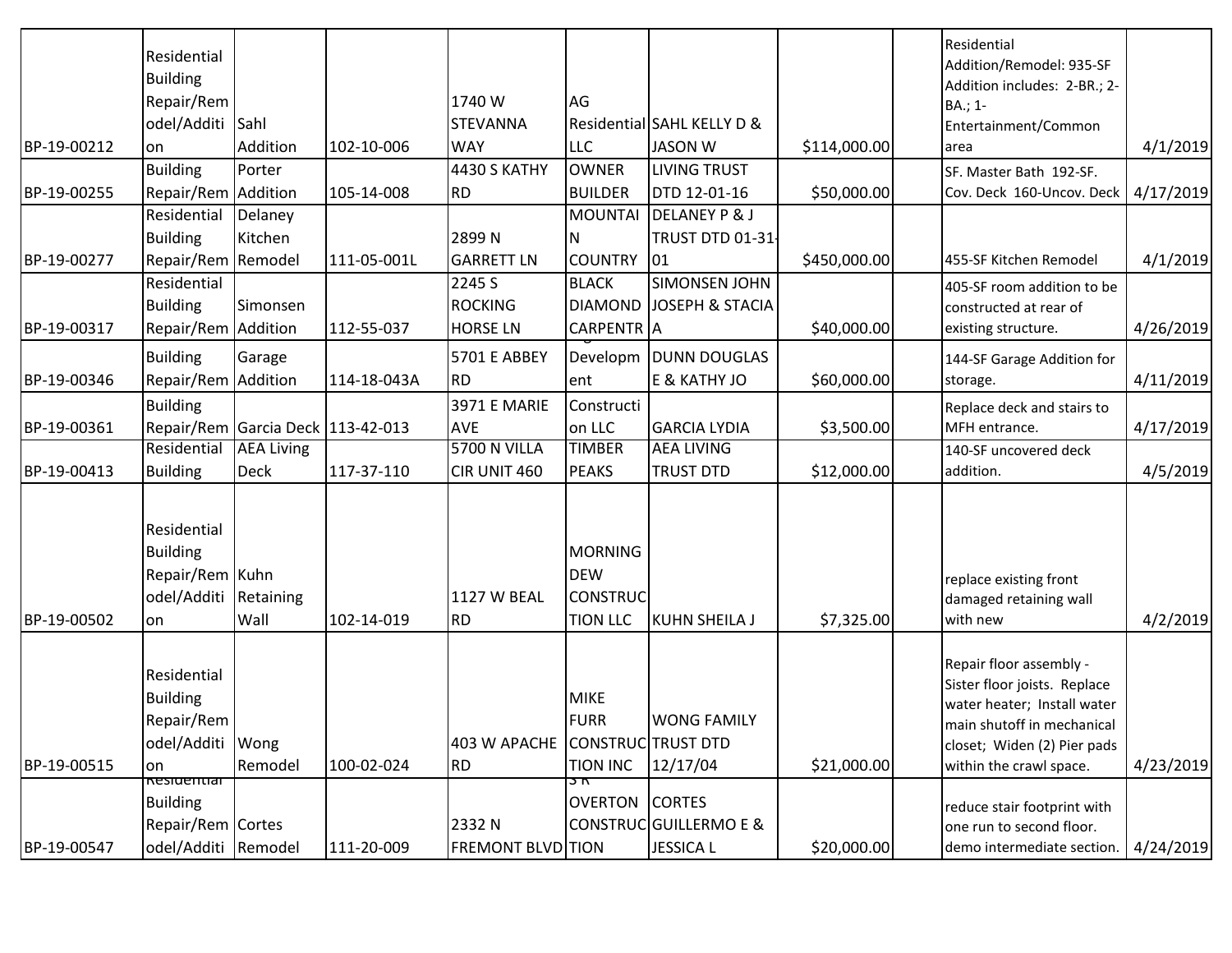| BP-19-00563 | Residential<br><b>Building</b><br>Repair/Rem<br>odel/Additi Peterson<br>on | Remodel                 | 117-29-003 | 5954 E<br>ABINEAU<br><b>CANYON DR</b> | <b>OWNER</b><br><b>BUILDER</b> | <b>Peterson Family</b><br>2007 Revocable<br>Trust DTD 07-22-<br>07 | \$15,000.00  | -Remodel 2 upstairs<br>bathrooms with new<br>flooring cabinets counters<br>fixtures. - Add recessed<br>lighting in 7 rooms. Change<br>fan/light combos to fan<br>only. Install LED canless<br>fixtures "IC" rated. | 4/22/2019 |
|-------------|----------------------------------------------------------------------------|-------------------------|------------|---------------------------------------|--------------------------------|--------------------------------------------------------------------|--------------|--------------------------------------------------------------------------------------------------------------------------------------------------------------------------------------------------------------------|-----------|
|             | Residential<br><b>Building</b>                                             |                         |            |                                       |                                |                                                                    |              |                                                                                                                                                                                                                    |           |
|             | Repair/Rem                                                                 |                         |            |                                       |                                |                                                                    |              | Abandon existing exterior<br>door/Replace with window.                                                                                                                                                             |           |
|             | odel/Additi Smith                                                          |                         |            | 3702N                                 | <b>OWNER</b>                   | <b>SMITH KAITLYN N</b>                                             |              | Install Tub/shower; water                                                                                                                                                                                          |           |
| BP-19-00571 | on                                                                         | Remodel                 | 108-14-042 | <b>THOMAS DR</b>                      | <b>BUILDER</b>                 | & JOSHUA P                                                         | \$6,000.00   | closet; lavatory.                                                                                                                                                                                                  | 4/26/2019 |
|             | Residential                                                                |                         |            |                                       | <b>HIGHWOO</b>                 |                                                                    |              | new deck approximately                                                                                                                                                                                             |           |
|             | <b>Building</b>                                                            | Rullman                 |            | 541N                                  | D.                             | RULLMAN                                                            |              | 254SF new concrete landing                                                                                                                                                                                         |           |
| BP-19-00647 | Repair/Rem Deck                                                            |                         | 101-24-031 | <b>BERTRAND ST</b>                    | CONSTRUC PHILLIP T             |                                                                    | \$12,000.00  | <b>SF</b>                                                                                                                                                                                                          | 4/24/2019 |
|             |                                                                            | New SFH                 |            |                                       |                                |                                                                    |              |                                                                                                                                                                                                                    |           |
|             |                                                                            | Anasazi                 |            | 2064 N                                | Neighborh                      |                                                                    |              | Residential grading permit                                                                                                                                                                                         |           |
|             | Residential                                                                | Ridge-Lot               |            | <b>COBBLESTONE</b>                    | ood                            | <b>COATES BRIAN &amp;</b>                                          |              | for new single family home                                                                                                                                                                                         |           |
| EP-19-00495 | Grading                                                                    | 36                      | 111-23-036 | <b>CIR</b>                            | Homes LLC JENNIFER             |                                                                    |              | (BP-19-00326)                                                                                                                                                                                                      | 4/16/2019 |
|             | Residential                                                                |                         |            |                                       |                                | PROMETH YOUNG FAMILY                                               |              |                                                                                                                                                                                                                    |           |
|             | Photovoltai                                                                |                         |            | 3125W                                 | <b>EUS</b>                     | <b>LIVING TRUST</b>                                                |              | Roof-Mounted PV Solar                                                                                                                                                                                              |           |
| BP-19-00478 | $\mathsf{C}$                                                               | Young PV                | 111-24-004 | <b>DANNIELLE DR</b>                   |                                | <b>RENEWAB DTD 11-05-10</b>                                        | \$13,725.00  | array (12-panel)                                                                                                                                                                                                   | 4/15/2019 |
|             | Residential                                                                |                         |            | 3801 E                                | <b>ROOFTOP</b>                 | <b>RUMISER</b>                                                     |              | Roof-Mounted PV-Solar (16-                                                                                                                                                                                         |           |
| BP-19-00558 | Photovoltai                                                                | <b>Rumiser PV</b>       | 107-17-036 | <b>MALLARD LN</b>                     | <b>SOLAR INC BRANDON</b>       |                                                                    | \$18,586.00  | panel array)                                                                                                                                                                                                       | 4/12/2019 |
|             | Residential                                                                |                         |            | 2431 E                                | <b>ROOFTOP</b>                 | ROMETO                                                             |              | Roof Mounted PV-Solar (18-                                                                                                                                                                                         |           |
| BP-19-00559 | Photovoltai                                                                | Rometo PV               | 108-02-160 | <b>LOCKETT RD</b>                     |                                | SOLAR INC ADONNA MARIE                                             | \$19,421.00  | panel array)                                                                                                                                                                                                       | 4/12/2019 |
|             | Residential                                                                |                         |            |                                       | <b>PROMETH</b><br><b>EUS</b>   |                                                                    |              | Roof mounted 4.5 KW PV                                                                                                                                                                                             |           |
|             | Photovoltai                                                                |                         |            | 3321W                                 | <b>RENEWAB</b>                 | <b>BROWN BRUCE &amp;</b>                                           |              | system and electrical                                                                                                                                                                                              |           |
| BP-19-00578 |                                                                            | Brown Solar 111-12-084  |            | <b>WILSON DR</b>                      | LES INC                        | <b>TARA</b>                                                        | \$15,925.00  | service upgrade to 200                                                                                                                                                                                             | 4/15/2019 |
|             | $\mathsf{C}$                                                               | Switzer                 |            |                                       |                                |                                                                    |              | amps                                                                                                                                                                                                               |           |
|             |                                                                            | Canyon                  |            |                                       |                                |                                                                    |              |                                                                                                                                                                                                                    |           |
|             | Residential                                                                | Village                 |            |                                       | <b>MIRAMON</b>                 |                                                                    |              | 2-Story attached; 2247 SF                                                                                                                                                                                          |           |
|             | Single                                                                     | Townhomes               |            |                                       | <b>TE</b>                      |                                                                    |              | livable; 3 bedroom 2.5 bath;<br>2-car garage 456 SF.                                                                                                                                                               |           |
|             | Family                                                                     | <b>Lot 41</b>           |            | <b>639 N MORIAH</b>                   | <b>ARIZONA</b>                 |                                                                    |              | Covered porch/patio 148                                                                                                                                                                                            |           |
| BP-18-02435 | Attached                                                                   | Model Plan   101-45-140 |            | DR                                    | <b>LLC</b>                     | <b>FOREST RING LLC</b>                                             | \$179,760.00 | 2247 SF; Covered deck 199 SF.                                                                                                                                                                                      | 4/23/2019 |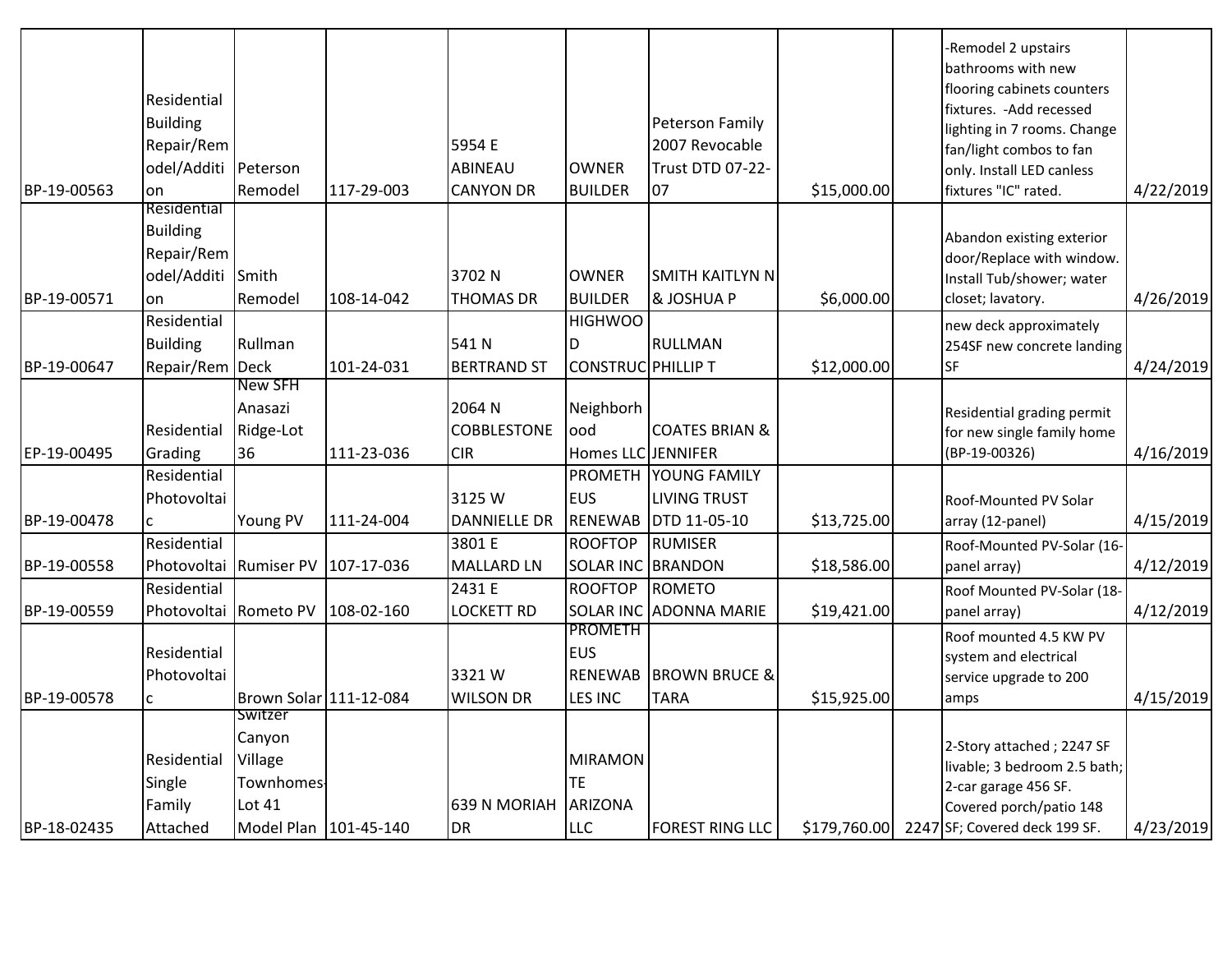|             |             | Switzer                |            |                     |                         |                        |                                   |      |                                               |           |
|-------------|-------------|------------------------|------------|---------------------|-------------------------|------------------------|-----------------------------------|------|-----------------------------------------------|-----------|
|             |             | Canyon                 |            |                     |                         |                        |                                   |      | 2-Story attached; 2247 SF                     |           |
|             | Residential | Village                |            |                     | <b>MIRAMON</b>          |                        |                                   |      | livable; 3 bedroom 2.5 bath;                  |           |
|             | Single      | Townhomes              |            |                     | TE.                     |                        |                                   |      | 2-car garage 456 SF.                          |           |
|             | Family      | <b>Lot 42</b>          |            | 623 N MORIAH        | <b>ARIZONA</b>          |                        |                                   |      | Covered porch/patio 148                       |           |
| BP-18-02436 | Attached    | Model Plan             | 101-45-141 | DR <sub></sub>      | <b>LLC</b>              | <b>FOREST RING LLC</b> | \$179,760.00                      | 2247 | SF; Covered deck 199 SF.                      | 4/23/2019 |
|             |             | Switzer                |            |                     |                         |                        |                                   |      |                                               |           |
|             |             | Canyon                 |            |                     |                         |                        |                                   |      | 2-Story attached; 2247 SF                     |           |
|             | Residential | Village                |            |                     | <b>MIRAMON</b>          |                        |                                   |      | livable; 3 bedroom 2.5 bath;                  |           |
|             | Single      | Townhomes              |            |                     | TE.                     |                        |                                   |      | 2-car garage 456 SF.                          |           |
|             | Family      | Lot 43                 |            | <b>607 N MORIAH</b> | <b>ARIZONA</b>          |                        |                                   |      | Covered porch/patio 148                       |           |
| BP-18-02437 | Attached    | Model Plan             | 101-45-142 | <b>I</b> DR         | <b>LLC</b>              | <b>FOREST RING LLC</b> | \$176,760.00                      | 2247 | SF; Covered deck 199 SF.                      | 4/23/2019 |
|             |             | solia                  |            |                     |                         |                        |                                   |      |                                               |           |
|             |             | Comfort                |            |                     |                         |                        |                                   |      | Attached SFD. 2-story 2030                    |           |
|             |             | Homes                  |            |                     |                         |                        |                                   |      | SF livable 4 bedroom 3.5                      |           |
|             | Residential | Presidio in            |            |                     | SOLID                   |                        |                                   |      | bathroom. 2 car 570 SF.                       |           |
|             | Single      | the Pines-             |            |                     | <b>COMFORT</b>          |                        |                                   |      | Garage 45 SF. front covered                   |           |
|             | Family      | Lot 10E                |            | 2565 W              | <b>HOMES</b>            | <b>FINESSE</b>         |                                   |      | porch/patio 75 SF. rear                       |           |
| BP-19-00354 | Attached    | Model Plan             | 112-62-398 | <b>CLEMENT CIR</b>  | <b>LLC</b>              | <b>PROPERTIES LLC</b>  | \$150,000.00                      |      | 2030 covered porch/patio.                     | 4/19/2019 |
|             |             | Solid<br>Comfort       |            |                     |                         |                        |                                   |      |                                               |           |
|             |             |                        |            |                     |                         |                        |                                   |      | Attached SFD. 2-story 2030                    |           |
|             |             | Homes                  |            |                     |                         |                        |                                   |      | SF livable 4 bedroom 3.5                      |           |
|             | Residential | Presidio in            |            |                     | <b>SOLID</b>            |                        |                                   |      | bathroom. 2 car 570 SF.                       |           |
|             | Single      | the Pines-             |            |                     | <b>COMFORT</b>          |                        |                                   |      | Garage 45 SF. front covered                   |           |
|             | Family      | Lot 9E                 |            | 2561 W              | <b>HOMES</b>            | <b>FINESSE</b>         |                                   |      | porch/patio 75 SF. rear                       |           |
| BP-19-00355 | Attached    | Model Plan             | 112-62-397 | <b>CLEMENT CIR</b>  | <b>LLC</b>              | <b>PROPERTIES LLC</b>  | \$150,000.00                      |      | 2030 covered porch/patio.                     | 4/19/2019 |
|             |             | Presidio in            |            |                     |                         |                        |                                   |      |                                               |           |
|             |             | the Pines-             |            |                     |                         |                        |                                   |      | New SFD detached - Model                      |           |
|             | Residential | Lot 315                |            |                     | <b>MIRAMON</b>          |                        |                                   |      | Plan 1613: 2-story 1613 SF                    |           |
|             | Single      | (113B)                 |            |                     | <b>TE</b>               | <b>WOODY</b>           |                                   |      | livable/conditioned 3 BR 2.5                  |           |
|             | Family      | Model Plan             |            | <b>2591 W POLLO</b> | ARIZONA                 | <b>MOUNTAIN</b>        |                                   |      | BA 2-car garage 486 SF<br>covered porch 32 SF |           |
| BP-18-01954 | Detached    | 1613                   | 112-62-315 | <b>CIR</b>          | <b>LLC</b>              | <b>HOLDINGS LLC</b>    | \$143,823.00                      |      | 1613 covered deck 108 SF                      | 4/9/2019  |
|             | Residential | Atkinson               |            |                     |                         | <b>ATKINSON</b>        |                                   |      |                                               |           |
|             | Single      | SFH Estates            |            | 3061 S              | <b>CAPSTONE</b> DEBRA K |                        |                                   |      | New SFR 2 Story 3885SF                        |           |
|             | Family      | at Pine                |            | <b>SOLITAIRES</b>   | <b>HOMES</b>            | <b>REVOCABLE</b>       |                                   |      | garage 915 uncovered deck                     |           |
| BP-18-02417 | Detached    | Canyon Unit 105-10-465 |            | <b>CANYON DR</b>    | <b>LLC</b>              | TRUST DTD 5-10-        | \$235,596.00                      |      | 3885 333 covered porches 702                  | 4/17/2019 |
|             | Residential | <b>Boyce SFH</b>       |            |                     |                         |                        |                                   |      | New SFD Habitable 4417                        |           |
|             | Single      | Estates at             |            | 3000 S              |                         | HARMONY BOYCE FAMILY   |                                   |      | garage 819SF covered                          |           |
|             | Family      | Pine                   |            | <b>SOLITAIRES</b>   | <b>BUILDERS</b>         | TRUST DTD 05-08        |                                   |      | patios 1295SF uncovered                       |           |
| BP-19-00011 | Detached    | Canyon Unit 105-10-477 |            | <b>CANYON DR</b>    | <b>INC</b>              | 97                     | $$1,000,000.00$ 4417 patios 377SF |      |                                               | 4/16/2019 |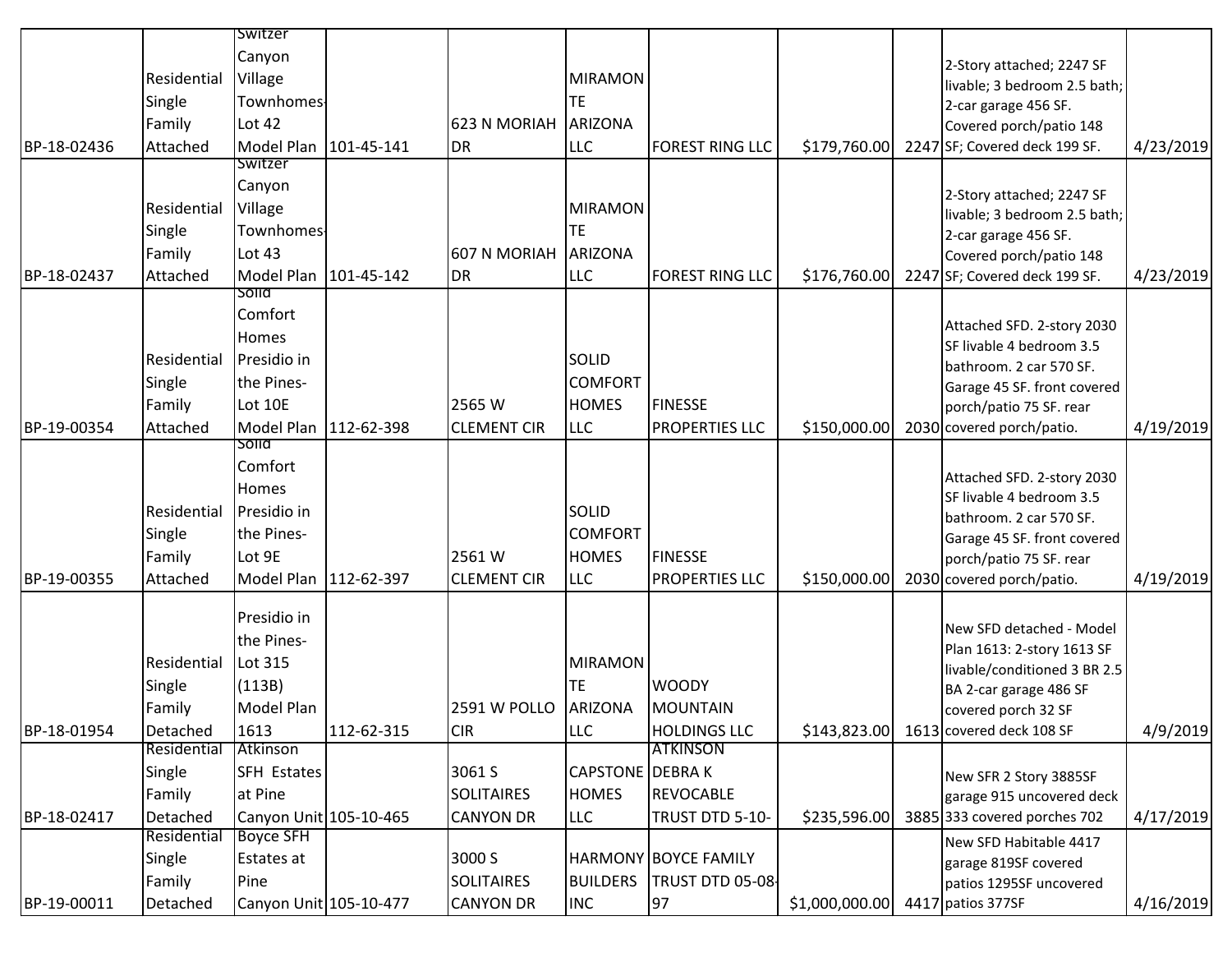|             | Residential                                 |                                                    |             | 607W                             | JAMB                                           | <b>SCHMIEDER</b>                                             |               |         | New SFD - 2280 total livable                                                                                                                                                                                                                                                                                                                                    |           |
|-------------|---------------------------------------------|----------------------------------------------------|-------------|----------------------------------|------------------------------------------------|--------------------------------------------------------------|---------------|---------|-----------------------------------------------------------------------------------------------------------------------------------------------------------------------------------------------------------------------------------------------------------------------------------------------------------------------------------------------------------------|-----------|
|             | Single                                      | Schmieder                                          |             | <b>TOMBSTONE</b>                 |                                                | CONSTRUC MICHAEL A &                                         |               |         | space 6-BR; 6.5-BA; 60-SF                                                                                                                                                                                                                                                                                                                                       |           |
| BP-19-00092 | Family                                      | <b>SFH</b>                                         | 100-36-043  | <b>AVE</b>                       | <b>TION</b>                                    | <b>BRENDIK</b>                                               | \$280,000.00  |         | 2280 front porch.                                                                                                                                                                                                                                                                                                                                               | 4/25/2019 |
| BP-19-00177 | Residential<br>Single<br>Family<br>Detached | Miramonte<br>Grand<br>Canyon<br>Cottages-<br>Lot 2 | 100-28-015C | 908 W GRAND<br><b>CANYON AVE</b> | <b>MIRAMON</b><br>TE.<br>ARIZONA<br><b>LLC</b> | <b>BUTKUS</b><br><b>VENTURES LLC</b>                         | \$172,000.00  | 3757 SF | New 3757-SF SFD(w/rear<br>patio extension option &<br>lower level-14-FT. HT.<br>Garage Option): 4-BR.; 3.5-<br>BA. Lower Level:397-SF;<br>Main Level:2307-SF; Upper<br>level:570-SF; 2-Car<br>Garage: 487-SF; Front<br>Porch:137-SF; Rear<br>Porch:232-SF Options: 3-<br>Car Garage ILO Guset/Office<br>(reduces livable to 2877-<br>SF):884-SF Rear Patio:145- | 4/16/2019 |
| BP-19-00178 | Residential<br>Single<br>Family<br>Detached | Miramonte<br>Grand<br>Canyon<br>Cottages-<br>Lot 1 | 100-28-015B | 912 W GRAND<br><b>CANYON AVE</b> | <b>MIRAMON</b><br>TE<br>ARIZONA<br><b>LLC</b>  | <b>MIRAMONTE</b><br><b>WALNUT</b><br><b>COTTAGES LLC</b>     | \$208,000.00] | 3757 SF | New 3757-SF SFD(w/rear<br>patio extension option &<br>lower level-14-FT. HT.<br>Garage Option): 4-BR.; 3.5-<br>BA. Lower Level:397-SF;<br>Main Level:2307-SF; Upper<br>level:570-SF; 2-Car<br>Garage: 487-SF; Front<br>Porch:137-SF; Rear<br>Porch:232-SF Options: 3-<br>Car Garage ILO Guest/Office<br>(reduces livable to 2877-<br>SF):884-SF Rear Patio:145- | 4/16/2019 |
| BP-19-00278 | Residential<br>Single<br>Family<br>Detached | Drago SFH                                          | 111-20-027  | 2184 N<br>FREMONT BLVD on Inc    | Jirsa<br>Constructi                            | <b>DRAGO JAMES J</b><br>& VACHELL L<br>TRUST DTD 07-30<br>07 | \$350,000.00  |         | Single Family Dwelling: 3-<br>BR; 3-BA; 1-Game Room; 1-<br>Office/Den; 3314-SF Livable;<br>1130-SF Garage; 350-SF<br>Covered Front Porch; 790-<br>SF Rear Covered/Uncovered<br>3314 patios                                                                                                                                                                      | 4/29/2019 |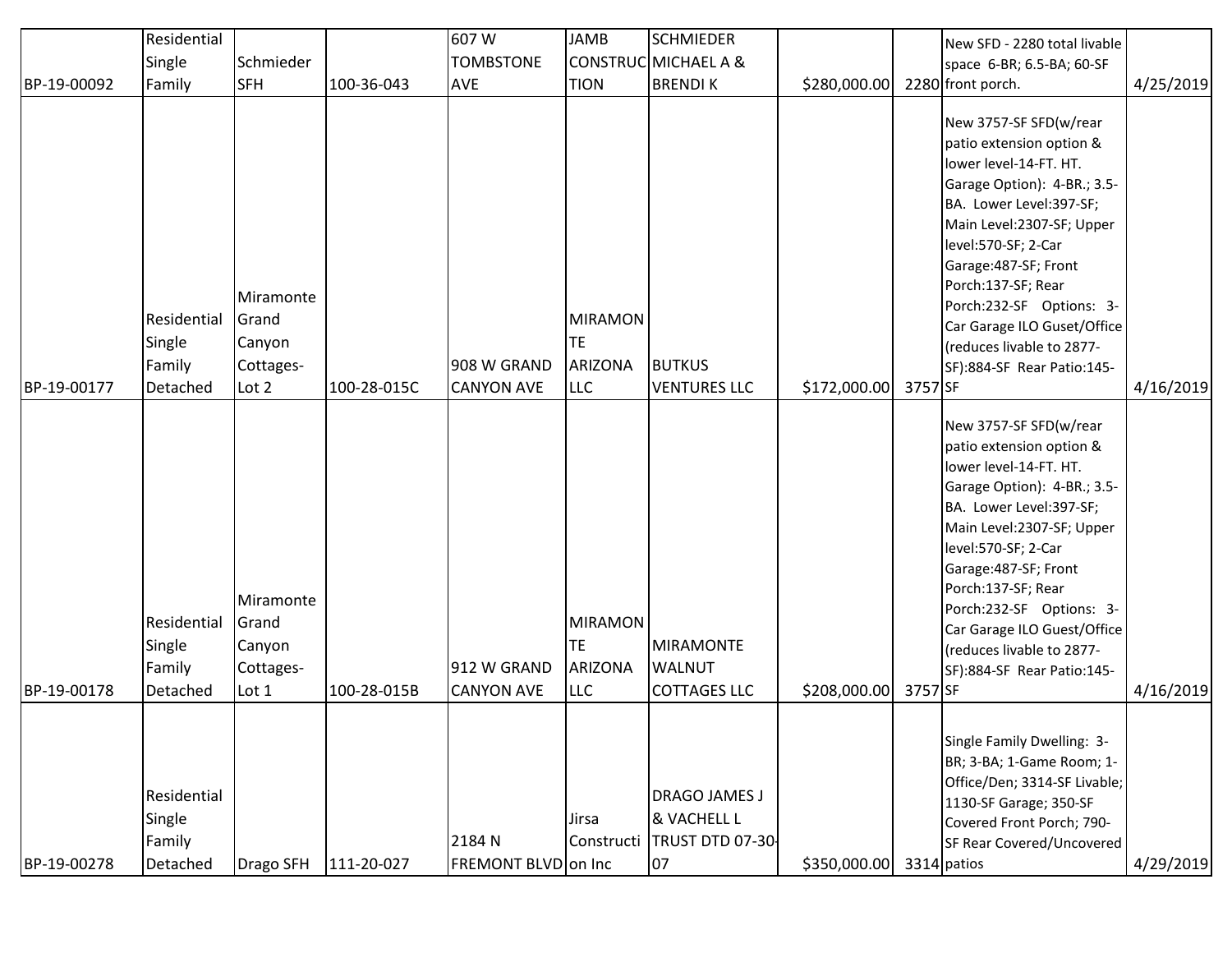| BP-19-00326 | Residential<br>Single<br>Family<br>Detached | <b>New SFH</b><br>Anasazi<br>Ridge-Lot<br>36                             | 111-23-036              | 2064 N<br><b>COBBLESTONE</b><br><b>CIR</b>    | Neighborh<br>ood<br>Homes LLC JENNIFER                       | <b>COATES BRIAN &amp;</b>               | \$433,000.00          |          | Single Family Swelling: 1-<br>story; 2718-SF livable; 688-<br>SF garage; 3-BR.; 2.5-BA.; 1-<br>Study; 924-SF rear deck;<br>2718 125-SF front porch.                                               | 4/16/2019 |
|-------------|---------------------------------------------|--------------------------------------------------------------------------|-------------------------|-----------------------------------------------|--------------------------------------------------------------|-----------------------------------------|-----------------------|----------|---------------------------------------------------------------------------------------------------------------------------------------------------------------------------------------------------|-----------|
| BP-19-00353 | Residential<br>Single<br>Family<br>Detached | Solid<br>Comfort<br><b>Homes</b><br>Presidio in<br>the Pines-<br>Lot 26A | 112-62-172              | 2187 W<br><b>MISSION</b><br><b>TIMBER CIR</b> | <b>SOLID</b><br><b>COMFORT</b><br><b>HOMES</b><br><b>LLC</b> | <b>ERJAVIC SCOTT &amp;</b><br>ALEXANDRA | \$150,000.00          |          | Single Family Dwelling: 4-<br>BR.; 3-BA.; 2-Story; 2235-SF<br>livable; 450-SF Garage; 100-<br>SF Covered Front Porch; 65-<br>2235 SF Uncovered Rear Patio                                         | 4/8/2019  |
| BP-19-00360 | Residential<br>Single<br>Family<br>Detached | New SFH<br>Presidio in<br>the Pines-<br>Lot 124<br>Cottage               | Model Plan   112-62-124 | 2397 W<br><b>MISSION</b><br><b>TIMBER CIR</b> | Elevated<br>Constructi<br>on LLC                             | KINNEY WILLIAM<br><b>RYAN</b>           | \$141,900.00          |          | 2-story 2365 livable. 4<br>bedroom 2.5 bathroom<br>w/bonus room. 441 SF<br>garage 141 SF. covered<br>porch/patio 32 SF.<br>2365 uncovered deck.                                                   | 4/5/2019  |
| BP-19-00378 | Residential<br>Single<br>Family<br>Detached | Crestview-<br>Lot 76<br>Model Plan<br>1669                               | 112-01-099              | 1541 S MILLIS<br>LN                           | <b>CAPSTONE</b><br><b>HOMES</b><br><b>LLC</b>                | <b>CRESTVIEW 31</b><br><b>LLC</b>       | \$100,140.00          | 1669 SF. | New SFD detached - Model<br>Plan 1669: Two-story 1669<br>SF livable/conditioned area<br>2 BR + study/den 2.5 BA 2-<br>car garage 427 SF covered<br>porch/patio 112 SF<br>uncovered porch/patio 48 | 4/1/2019  |
| BP-19-00379 | Residential<br>Single<br>Family<br>Detached | Crestview-<br>Lot 100<br>Model Plan<br>1569 W/5'<br>Garage<br>Option     | 112-01-123              | 1412 S TALLEY<br><b>LN</b>                    | <b>CAPSTONE</b><br><b>HOMES</b><br>ILLC                      | <b>CRESTVIEW 31</b><br><b>LLC</b>       | \$94,140.00           | 1569 sf. | SFD 1-Story 1569 SF livable<br>.3 Bedroom 2 Bath 5' garage<br>option 577 SF.2 Car Garage.<br>Covered porch/patio 83sf.<br>uncovered porch/patio 48                                                | 4/9/2019  |
| BP-19-00380 | Residential<br>Single<br>Family<br>Detached | Crestview-<br>Lot 101<br>Model Plan<br>1569 W/5'<br>Garage<br>Extension  | 112-01-124              | 1396 S TALLEY<br><b>LN</b>                    | <b>CAPSTONE</b><br><b>HOMES</b><br><b>LLC</b>                | <b>CRESTVIEW 31</b><br><b>LLC</b>       | $$94,140.00$ 1569 sf. |          | SFD 1-Story 1569 SF livable<br>.3 Bedroom 2 Bath 5' garage<br>option 577 SF.2 Car Garage.<br>Covered porch/patio 83sf.<br>uncovered porch/patio 48                                                | 4/9/2019  |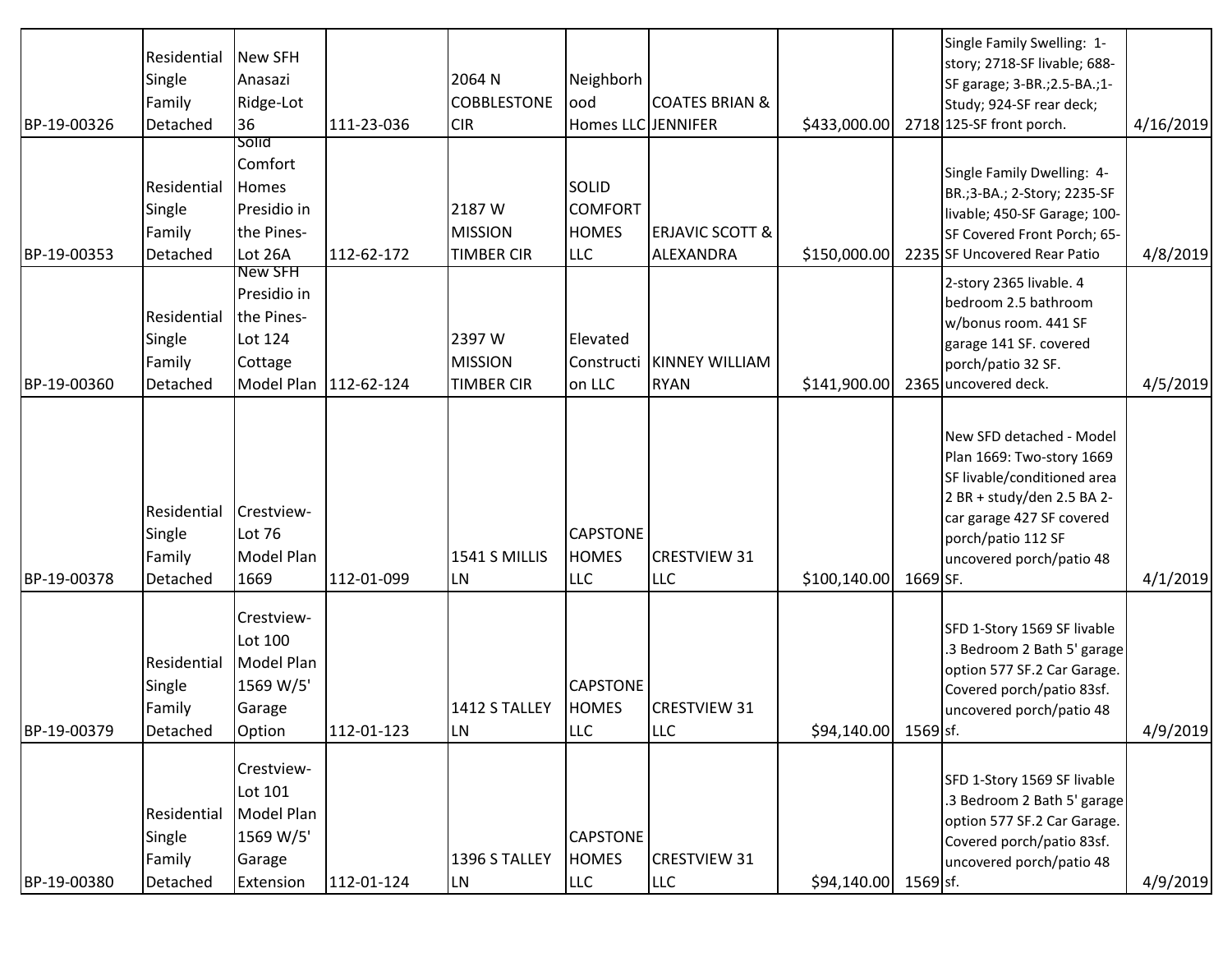|             | Residential | Crestview-         |            |                    |                 |                     |                       |          |                                                        |           |
|-------------|-------------|--------------------|------------|--------------------|-----------------|---------------------|-----------------------|----------|--------------------------------------------------------|-----------|
|             |             | Lot 17             |            |                    |                 |                     |                       |          | SFD-2-Story 1958 SF livable.                           |           |
|             | Single      |                    |            |                    | <b>CAPSTONE</b> |                     |                       |          | 4 bedroom 3 Bathroom. 302                              |           |
|             | Family      | Model Plan         |            | <b>2820 W HARE</b> | <b>HOMES</b>    | <b>CRESTVIEW 31</b> |                       |          | sf. porch/patio 543 sf. 2                              |           |
| BP-19-00381 | Detached    | 1958<br>Miramonte  | 112-01-040 | <b>DR</b>          | <b>LLC</b>      | <b>LLC</b>          | \$117,480.00          |          | 1958 Car Garage.2-Story.                               | 4/1/2019  |
|             |             | at Presidio        |            |                    |                 |                     |                       |          | 1-story 1256 sf. livable 2                             |           |
|             | Residential | in the Pines-      |            |                    | <b>MIRAMON</b>  |                     |                       |          | bed 2 bath attached SFD. 2-                            |           |
|             | Single      | lot 19             |            |                    | TE              |                     |                       |          | car 444 sf. garage. Covered                            |           |
|             | Family      | Model Plan         |            | 2572W              | <b>ARIZONA</b>  | MIRAMONTE           |                       |          | porch/patio 101 sf.                                    |           |
| BP-19-00470 | Detached    | 1256               | 112-62-534 | <b>JOSSELYN DR</b> | <b>LLC</b>      | PRESIDIO LLC        | \$100,480.00          | 1256 sf. | uncovered porch/patio 86                               | 4/10/2019 |
|             |             |                    |            |                    |                 |                     |                       |          |                                                        |           |
|             |             |                    |            |                    |                 |                     |                       |          | 1-story 1256 sf. livable 2                             |           |
|             | Residential | Miramonte          |            |                    | <b>MIRAMON</b>  |                     |                       |          | bed 2 bath attached SFD. 2-                            |           |
|             | Single      | Presidio Lot       |            |                    | ТE              |                     |                       |          | car 444 sf. garage. Covered                            |           |
|             | Family      | 36 Model           |            | 2862 W             | <b>ARIZONA</b>  | MIRAMONTE           |                       |          | porch/patio 101 sf.<br>uncovered porch/patio 86        |           |
| BP-19-00472 | Detached    | 1256               | 112-62-551 | <b>PRESIDIO DR</b> | <b>LLC</b>      | PRESIDIO LLC        | \$100,480.00          | 1256 sf. |                                                        | 4/24/2019 |
|             |             | <b>Miramonte</b>   |            |                    |                 |                     |                       |          |                                                        |           |
|             |             | Presidio Lot       |            |                    |                 |                     |                       |          |                                                        |           |
|             |             | 30C Model          |            |                    |                 |                     |                       |          | Single Family Dwelling<br>Detached: 2224 SF livable 2- |           |
|             | Residential | 2054 W             |            |                    | <b>MIRAMON</b>  |                     |                       |          | story 4 BR 2.5 BA 2-car                                |           |
|             | Single      | <b>Front Patio</b> |            |                    | TE              |                     |                       |          | garage 547 SF covered front                            |           |
|             | Family      | Ext 4th            |            | 2429 W BRUCE       | <b>ARIZONA</b>  | MIRAMONTE           |                       |          | porch 152 SF covered rear                              |           |
| BP-19-00473 | Detached    | Bedroom            | 112-62-369 | <b>BALLE DR</b>    | <b>LLC</b>      | PRESIDIO LLC        | \$100,480.00          |          | 2224 patio 61 SF.                                      | 4/24/2019 |
|             |             |                    |            |                    |                 |                     |                       |          | 1-story 1256 sf. livable 2                             |           |
|             |             |                    |            |                    |                 |                     |                       |          | bed 2 bath attached SFD. 2-                            |           |
|             | Residential | Miramonte          |            |                    | <b>MIRAMON</b>  |                     |                       |          | car 444 sf. garage. Covered                            |           |
|             | Single      | Presidio Lot       |            |                    | TE              |                     |                       |          | porch/patio 101 sf.                                    |           |
|             | Family      | 20 Model           |            | 2574 W             | <b>ARIZONA</b>  | MIRAMONTE           |                       |          | uncovered porch/patio 86                               |           |
| BP-19-00474 | Detached    | 1256               | 112-62-535 | <b>JOSSELYN DR</b> | <b>LLC</b>      | PRESIDIO LLC        | \$100,480.00          | 1256 sf. |                                                        | 4/10/2019 |
|             |             |                    |            |                    |                 |                     |                       |          |                                                        |           |
|             |             |                    |            |                    |                 |                     |                       |          | SFD detached - Model Plan                              |           |
|             |             | Crestview-         |            |                    |                 |                     |                       |          | 1669: Two-story 1669 SF                                |           |
|             |             | Lot 11             |            |                    |                 |                     |                       |          | livable/conditioned area 2                             |           |
|             | Residential | Model Plan         |            |                    |                 |                     |                       |          | BR with study/den 2.5 BA 2-                            |           |
|             |             |                    |            |                    |                 |                     |                       |          | car garage 427 SF covered                              |           |
|             | Single      | CV1669             |            |                    | <b>CAPSTONE</b> |                     |                       |          | porch/patio 112 SF                                     |           |
|             | Family      | W/no               |            | <b>2853 W HARE</b> | <b>HOMES</b>    | <b>CRESTVIEW 31</b> |                       |          | uncovered porch/patio 48                               |           |
| BP-19-00561 | Detached    | Options            | 112-01-034 | DR                 | <b>LLC</b>      | <b>LLC</b>          | \$100,140.00 1669 SF. |          |                                                        | 4/16/2019 |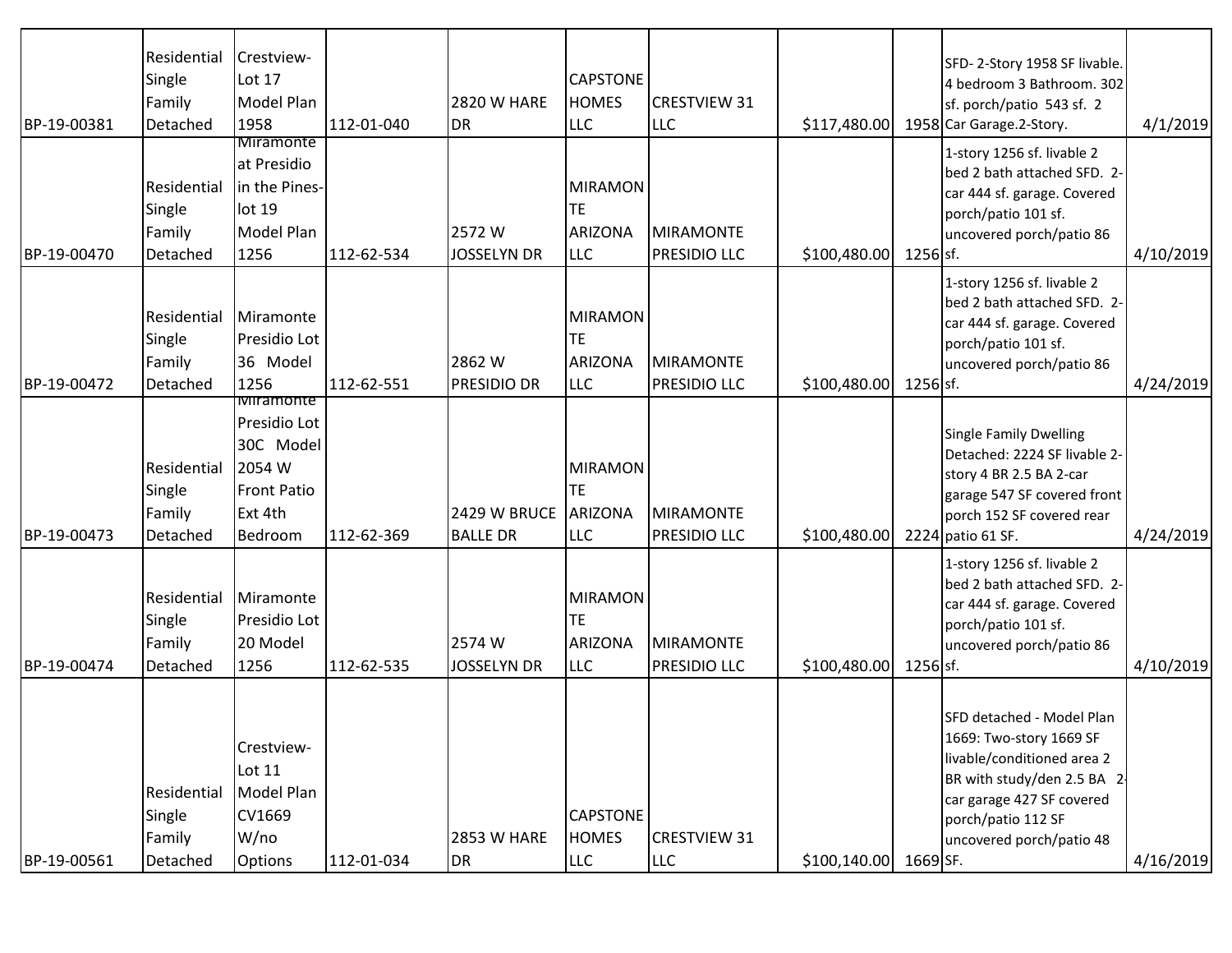|             |                                             | <b>Miramonte</b>                                                  |            |                                          |                                                             |                                             |              |           |                                                                                                                                                                                |           |
|-------------|---------------------------------------------|-------------------------------------------------------------------|------------|------------------------------------------|-------------------------------------------------------------|---------------------------------------------|--------------|-----------|--------------------------------------------------------------------------------------------------------------------------------------------------------------------------------|-----------|
| BP-19-00594 | Residential<br>Single<br>Family<br>Detached | at Presidio<br>in the Pines-<br>Lot 35<br>Model Plan<br>1256      | 112-62-550 | 2864 W<br>PRESIDIO DR                    | <b>MIRAMON</b><br><b>TE</b><br><b>ARIZONA</b><br><b>LLC</b> | MIRAMONTE<br><b>PRESIDIO LLC</b>            | \$100,480.00 | 1256 sf.  | 1-story 1256 sf. livable 2<br>bed 2 bath attached SFD. 2-<br>car 444 sf. garage. Covered<br>porch/patio 101 sf.<br>uncovered porch/patio 86                                    | 4/24/2019 |
| BP-19-00595 | Residential<br>Single<br>Family<br>Detached | Crestview-<br>Lot 18<br>Model Plan<br>CV2400<br>W/no<br>Options   | 112-01-041 | <b>2828 W HARE</b><br><b>DR</b>          | <b>CAPSTONE</b><br><b>HOMES</b><br><b>LLC</b>               | <b>CRESTVIEW 31</b><br><b>LLC</b>           | \$144,000.00 | 2393 SF.  | 2-Story 2393 SF. livable 4<br>Bedroom 2.5 Bathroom<br>with 486 SF. 2 car garage.<br>Covered porch/patio 140 Sf.<br>Uncovered porch/patio 48                                    | 4/18/2019 |
| BP-19-00596 | Residential<br>Single<br>Family<br>Detached | Crestview-<br>Lot 8<br>Model Plan<br>CV24008'<br>Garage<br>Option | 112-01-031 | <b>2877 W HARE</b><br><b>DR</b>          | <b>CAPSTONE</b> RHOTON<br><b>HOMES</b><br><b>LLC</b>        | ABBOTT-<br><b>INVESTMENTS</b><br><b>LLC</b> | \$144,000.00 |           | 2-Story 2393 SF. livable4<br>Bedroom 2.5 Bathroom<br>with an 8'garage extension<br>694 SF.2 car garage.<br>Covered porch/patio 140<br>Sf. Uncovered porch/patio<br>2393 48 SF. | 4/23/2019 |
| BP-19-00653 | Residential<br>Single<br>Family<br>Detached | Crestview-<br>Lot 112<br>Model Plan<br>2400 W/no<br>Options       | 112-01-135 | 2733W<br><b>ADIRONDACK</b><br><b>AVE</b> | <b>CAPSTONE</b><br><b>HOMES</b><br><b>LLC</b>               | <b>CRESTVIEW 31</b><br><b>LLC</b>           | \$144,000.00 |           | 2-Story 2393 SF. livable 4<br>Bedroom 2.5 Bathroom<br>486 SF. 2-car garage.<br>Covered porch/patio 140<br>SF. Uncovered porch/patio<br>2393 48 SF.                             | 4/29/2019 |
| BP-19-00656 | Residential<br>Single<br>Family<br>Detached | Crestview-<br>Lot 113<br>Model Plan<br>CV1669<br>W/no<br>Options  | 112-01-136 | 2741 W<br><b>ADIRONDACK</b><br>AVE       | CAPSTONE<br><b>HOMES</b><br><b>LLC</b>                      | <b>CRESTVIEW 31</b><br><b>LLC</b>           | \$100,140.00 | $1669$ SF | SFD detached-Two-story<br>1669 SF livable/conditioned<br>area 2 BR with study/den<br>2.5 BA 2-car garage 427 SF<br>covered porch/patio 112 SF<br>uncovered porch/patio 48      | 4/29/2019 |
|             |                                             |                                                                   |            |                                          |                                                             | <b>MARTINEZ</b>                             |              |           |                                                                                                                                                                                |           |
|             |                                             | Martinez Re-                                                      |            | 81 W GNEISS                              | Surebuild                                                   | <b>ALEXANDER H &amp;</b>                    |              |           | Tear off/reroof-no wood                                                                                                                                                        |           |
| BP-19-00086 | Roofing                                     | roof                                                              | 112-59-051 | TRL                                      | <b>LLC</b>                                                  | <b>LISA</b>                                 | \$14,206.00  |           | shakes or shingles allowed                                                                                                                                                     | 4/8/2019  |
|             |                                             | Nieto Re-                                                         |            | 1912 N IZABEL                            | <b>POLARIS</b>                                              | RESTORATI NIETO TAMARA                      |              |           |                                                                                                                                                                                |           |
| BP-19-00529 | Roofing                                     | roof                                                              | 107-02-028 | lst                                      | ON INC                                                      | ID.                                         | \$1,800.00   |           | Tear off/reroof-no wood<br>shakes or shingles allowed                                                                                                                          | 4/1/2019  |
|             |                                             |                                                                   |            |                                          |                                                             |                                             |              |           |                                                                                                                                                                                |           |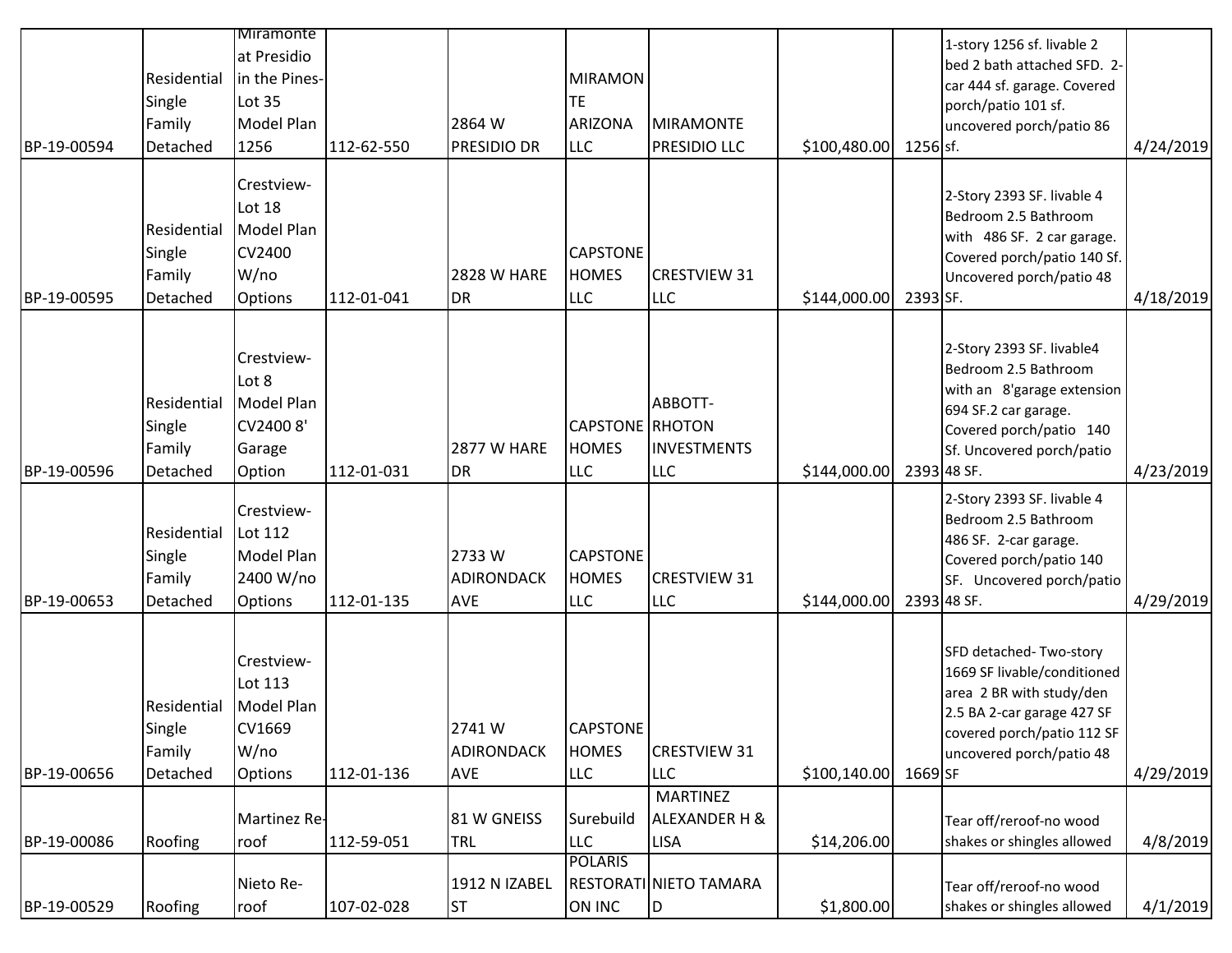|             |         |                        |             |                         | <b>POLARIS</b>  | <b>SCOTT JAMES</b>             |             |                            |          |
|-------------|---------|------------------------|-------------|-------------------------|-----------------|--------------------------------|-------------|----------------------------|----------|
|             |         | Scott Re-              |             | 1400 N AZTEC            |                 | <b>RESTORATI MICHAEL &amp;</b> |             | Tear off/reroof-no wood    |          |
| BP-19-00530 | Roofing | roof                   | 102-11-016  | <b>ST</b>               | ON INC          | <b>EILEEN K</b>                | \$2,500.00  | shales or shingles allowed | 4/1/2019 |
|             |         |                        |             | 2622 S                  | <b>POLARIS</b>  |                                |             |                            |          |
|             |         | Williams Re-           |             | <b>HIGHLAND</b>         |                 | <b>RESTORATI WILLIAMS</b>      |             | Tear off/reroof-no wood    |          |
| BP-19-00531 | Roofing | roof                   | 112-46-043  | <b>MESA RD</b>          | ON INC          | JEREMY & JILL R                | \$2,500.00  | shakes or shingles allowed | 4/1/2019 |
|             |         |                        |             |                         | <b>POLARIS</b>  |                                |             |                            |          |
|             |         | Daugherty              |             | 1647 N WOOD             |                 | RESTORATI DAUGHERTY            |             | Tear off/reroof-no wood    |          |
| BP-19-00532 | Roofing | Re-roof                | 117-20-028  | <b>HOLLOW WAY</b>       | ON INC          | <b>JOHN R &amp; JUDY A</b>     | \$2,000.00  | shakes or shingles allowed | 4/1/2019 |
|             |         |                        |             |                         | <b>POLARIS</b>  |                                |             |                            |          |
|             |         | Challifour             |             | 503 W                   |                 | RESTORATICHALLIFOUR            |             | Tear off/reroof-no wood    |          |
| BP-19-00533 | Roofing | Re-roof                | 110-04-103A | PHILOMENA DR ON INC     |                 | <b>COLIN</b>                   | \$3,000.00  | shakes or shingles allowed | 4/1/2019 |
|             |         |                        |             | 1920W                   |                 | <b>WRIGHT M</b>                |             |                            |          |
|             |         | McDowell               |             | <b>UNIVERSITY</b>       | <b>OWNER</b>    | <b>REVOCABLE</b>               |             | Tear off/reroof-no wood    |          |
| BP-19-00543 | Roofing | Re-roof                | 112-26-017  | <b>HEIGHTS DR N</b>     | <b>BUILDER</b>  | TRUST 03-12-92                 | \$6,500.00  | shakes or shingles allowed | 4/1/2019 |
|             |         | Selman Re-             |             | 3901 E                  | LELAND          | <b>SELMAN</b>                  |             | Tear off/reroof-no wood    |          |
| BP-19-00566 | Roofing | roof                   | 107-18-077  | <b>SUMMER RUN</b>       | <b>ROOFING</b>  | <b>STEPHANIE</b>               | \$5,900.00  | shake or shingles allowed  | 4/3/2019 |
|             |         |                        |             |                         | <b>COCONIN</b>  | <b>OHAGAN</b>                  |             |                            |          |
|             |         | O'Hagan                |             | 349 W CATTLE            | 0               | <b>MICHAEL &amp;</b>           |             | Tear off reroof no wood    |          |
| BP-19-00576 | Roofing | Roof                   | 112-48-107  | <b>DRIVE TRL</b>        | <b>ROOFING</b>  | <b>JENNIFER</b>                | \$7,900.00  | shakes or shingles allowed | 4/4/2019 |
|             |         |                        |             |                         | <b>COCONIN</b>  |                                |             |                            |          |
|             |         |                        |             | <b>3515 N ANDES</b>     | O               |                                |             | Tear off reroof no wood    |          |
| BP-19-00577 | Roofing | Schott Roof 109-12-047 |             | <b>DR</b>               | <b>ROOFING</b>  | <b>SCHOTT ROY R</b>            | \$7,900.00  | shakes or shingles allowed | 4/4/2019 |
|             |         |                        |             |                         | <b>RIGHT</b>    |                                |             |                            |          |
|             |         | Residential            |             | 2401 W ROUTE            | ANGLE           | <b>WILDWOOD</b>                |             | Tear off/reroof-no wood    |          |
| BP-19-00584 | Roofing | Re-roof                | 112-01-012A | <b>66 UNIT 77</b>       |                 | CONSTRUCHILLS MHC LLC          | \$5,000.00  | shakes or shingles allowed | 4/4/2019 |
|             |         | Southside              |             |                         |                 |                                |             |                            |          |
|             |         | Tavern Re-             |             | <b>117 S SAN</b>        | <b>HAVASU</b>   |                                |             | Tear off/reroof-no wood    |          |
| BP-19-00586 | Roofing | roof                   | 103-08-024C | <b>FRANCISCO ST</b>     | <b>ROOFING</b>  | <b>JENTONE LLC</b>             | \$7,325.00  | shakes or shingles allowed | 4/5/2019 |
|             |         |                        |             |                         | <b>RT</b>       | <b>SHREEJI</b>                 |             |                            |          |
|             |         | Shreeji Re-            |             | 1080N                   | <b>BUILDERS</b> | <b>DEVELOPMENTS</b>            |             | Tear off/reroof-no wood    |          |
| BP-19-00597 | Roofing | roof                   | 101-26-002A | <b>TURQUOISE DR LLC</b> |                 | <b>LLC</b>                     | \$2,000.00  | shakes or shingles allowed | 4/5/2019 |
|             |         |                        |             |                         |                 | <b>GORDON</b>                  |             |                            |          |
|             |         | Gordon Re-             |             | 3317 N CREST            | <b>OWNER</b>    | <b>MARTIN L &amp;</b>          |             | Tear off/reroof-no wood    |          |
| BP-19-00604 | Roofing | roof                   | 111-16-020  | lst                     | <b>BUILDER</b>  | SHERI D FAMILY                 | \$5,000.00  | shakes shingles allowed    | 4/8/2019 |
|             |         |                        |             |                         | Lionheart       |                                |             |                            |          |
|             |         | Schenk Re-             |             | 2797 W                  | <b>Building</b> |                                |             | Tear off/reroof-no wood    |          |
| BP-19-00605 | Roofing | roof                   | 111-07-023  | DARLEEN DR              | and             | Edward Schenk                  | \$10,000.00 | shakes or shingles allowed | 4/8/2019 |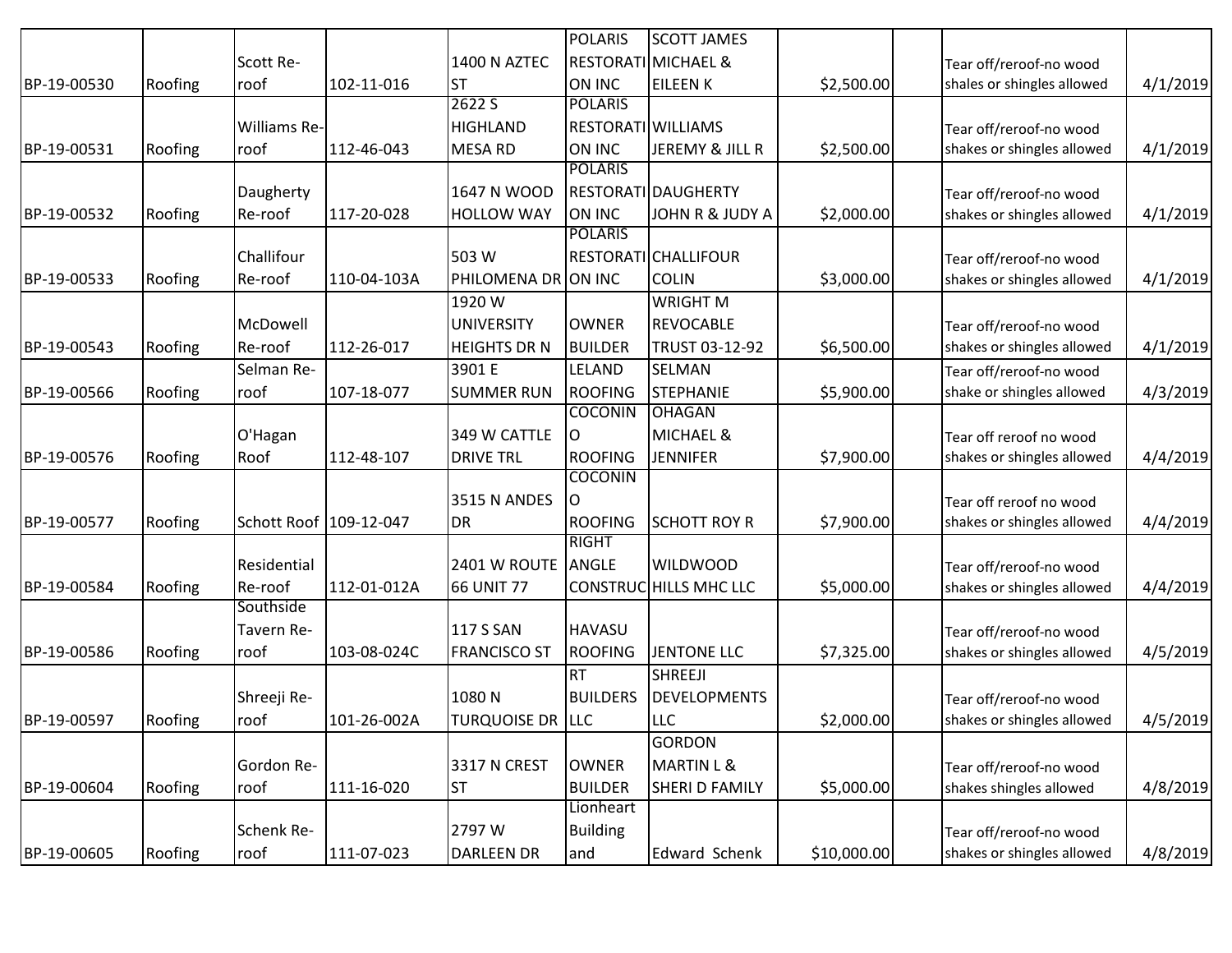|             |         | <b>Highlands</b>  |                         |                        | Lionheart               | <b>FONTANINI</b>      |             |                            |           |
|-------------|---------|-------------------|-------------------------|------------------------|-------------------------|-----------------------|-------------|----------------------------|-----------|
|             |         | Floor             |                         | 2009 N FOURTH Building |                         | <b>LIVING TRUST</b>   |             | Tear off/reroof-no wood    |           |
| BP-19-00606 | Roofing |                   | Covering Re-107-03-017D | ST                     | and                     | DTD 2-21-06           | \$16,800.00 | shakes or shingles allowed | 4/8/2019  |
|             |         |                   |                         | 5037N                  | Lionheart               | STENFTENAGEL          |             |                            |           |
|             |         | <b>STENFTENA</b>  |                         | CONTINENTAL            | <b>Building</b>         | <b>GAY TRUST DTD</b>  |             | Tear off/reroof-no wood    |           |
| BP-19-00607 | Roofing |                   | GEL Re-roof 117-12-167C | <b>DR</b>              | and                     | 06/06/13              | \$10,000.00 | shakes or shingles allowed | 4/8/2019  |
|             |         | The               |                         |                        |                         |                       |             |                            |           |
|             |         | Guidance          |                         | 2187 N VICKEY          | Surebuild               | <b>GUIDANCE</b>       |             | Tear off/reroof-no wood    |           |
| BP-19-00613 | Roofing | Center Re-        | 107-16-007Z             | <b>ST</b>              | LLC                     | <b>CENTER INC</b>     | \$94,000.00 | shakes or shingles allowed | 4/9/2019  |
|             |         |                   |                         |                        |                         |                       |             |                            |           |
|             |         | <b>Watson Re-</b> |                         | <b>2509 N MAIN</b>     | <b>OWNER</b>            |                       |             | Tear off/reroof-no wood    |           |
| BP-19-00639 | Roofing | roof              | 109-11-032              | <b>ST</b>              | <b>BUILDER</b>          | Tonya L Watson        | \$2,000.00] | shakes or shingles allowed | 4/11/2019 |
|             |         |                   |                         |                        | HALE'S                  | <b>FALK MICHAEL J</b> |             |                            |           |
|             |         |                   |                         | 2018 <sub>N</sub>      | <b>ROOFING</b>          | & DARCY LYNN          |             | Tear off/reroof-no wood    |           |
| BP-19-00649 | Roofing |                   | Falk Re-roof 102-05-095 | <b>CRESCENT DR</b>     | CO INC                  | <b>CPWROS</b>         | \$27,811.00 | shakes or shingles allowed | 4/12/2019 |
|             |         | Korber Re-        |                         | 1208 N SKY             | MAXIMU                  | <b>KORBER CAROL S</b> |             | Tear off/reroof-no wood    |           |
| BP-19-00654 | Roofing | roof              | 114-10-013              | <b>VIEW ST</b>         | м                       | <b>LIVING TRUST</b>   | \$10,500.00 | shakes or shingles         | 4/12/2019 |
|             |         |                   |                         |                        | MAXIMU                  | <b>ALLEN GEORGE</b>   |             |                            |           |
|             |         | Allan Re-         |                         | 1234 N SKY             | lм                      | <b>REVOCABLE</b>      |             | Tear off/reroof-no wood    |           |
| BP-19-00655 | Roofing | roof              | 114-10-014              | <b>VIEW ST</b>         | <b>ROOFING</b>          | TRUST DTD 10-07       | \$10,500.00 | shakes or shingle allowed  | 4/12/2019 |
|             |         |                   |                         |                        |                         |                       |             |                            |           |
|             |         | Luna Re-          |                         | 1615 N CENTER OWNER    |                         | <b>LUNA MIGUEL P</b>  |             | Tear off/reroof-no wood    |           |
| BP-19-00660 | Roofing | roof              | 107-05-035              | <b>ST</b>              | <b>BUILDER</b>          | & CONNIE D            | \$6,000.00  | shakes or shingles allowed | 4/15/2019 |
|             |         | Dollerschell      |                         | 3887N                  | <b>LCR</b>              | DOLLERSCHELL          |             | Tear off/reroof-no wood    |           |
| BP-19-00683 | Roofing | Re-roof           | 108-14-007              | <b>FANNING DR</b>      | <b>ROOFING</b>          | <b>ARLYS</b>          | \$4,000.00] | shakes or shingle allowed  | 4/17/2019 |
|             |         | Yannone Re-       |                         | 3650 N LOMA            | <b>HAVEN</b>            | YANNONE               |             | Tear off/reroof-no wood    |           |
| BP-19-00684 | Roofing | roof              | 108-04-147B             | <b>VISTA DR</b>        | <b>CONSTRUCCHERIE L</b> |                       | \$12,000.00 | shake or shingles allowed  | 4/17/2019 |
|             |         |                   |                         |                        | <b>NOAH'S</b>           |                       |             |                            |           |
|             |         | Rhodes            |                         | 4455 E WILD            | <b>ARK</b>              | <b>RHODES DEREK</b>   |             | Tear off reroof no wood    |           |
| BP-19-00701 | Roofing | Reroof            | 107-37-030              | <b>ELK TRL</b>         | <b>ROOFING</b>          | <b>BRENDAN</b>        | \$5,585.00  | shakes or shingles allowed | 4/18/2019 |
|             |         |                   |                         |                        | NOAH'S                  | <b>HONANIE</b>        |             |                            |           |
|             |         | Honanie           |                         | 4465 E WILD            | <b>ARK</b>              | <b>BRANDON &amp;</b>  |             | Tear off reroof no wood    |           |
| BP-19-00702 | Roofing | Reroof            | 107-37-029              | <b>ELK TRL</b>         | <b>ROOFING</b>          | <b>FRANCINE</b>       | \$6,935.00  | shakes or shingles allowed | 4/18/2019 |
|             |         |                   |                         |                        | NOAH'S                  |                       |             |                            |           |
|             |         | Dean              |                         | 4475 E WILD            | <b>ARK</b>              |                       |             | Tear off reroof no wood    |           |
| BP-19-00703 | Roofing | Reroof            | 107-37-028              | <b>ELK TRL</b>         | <b>ROOFING</b>          | <b>DEAN HENRY</b>     | \$6,935.00  | shakes or shingles allowed | 4/18/2019 |
|             |         |                   |                         |                        | NOAH'S                  | <b>BARQUIST</b>       |             |                            |           |
|             |         | Barquist          |                         | 4485 E WILD            | <b>ARK</b>              | <b>WALTER E TRUST</b> |             | Tear off reroof no wood    |           |
| BP-19-00704 | Roofing | Roof              | 107-37-027              | <b>ELK TRL</b>         | <b>ROOFING</b>          | DTD 10-23-15          | \$6,935.00  | shakes or shingles allowed | 4/18/2019 |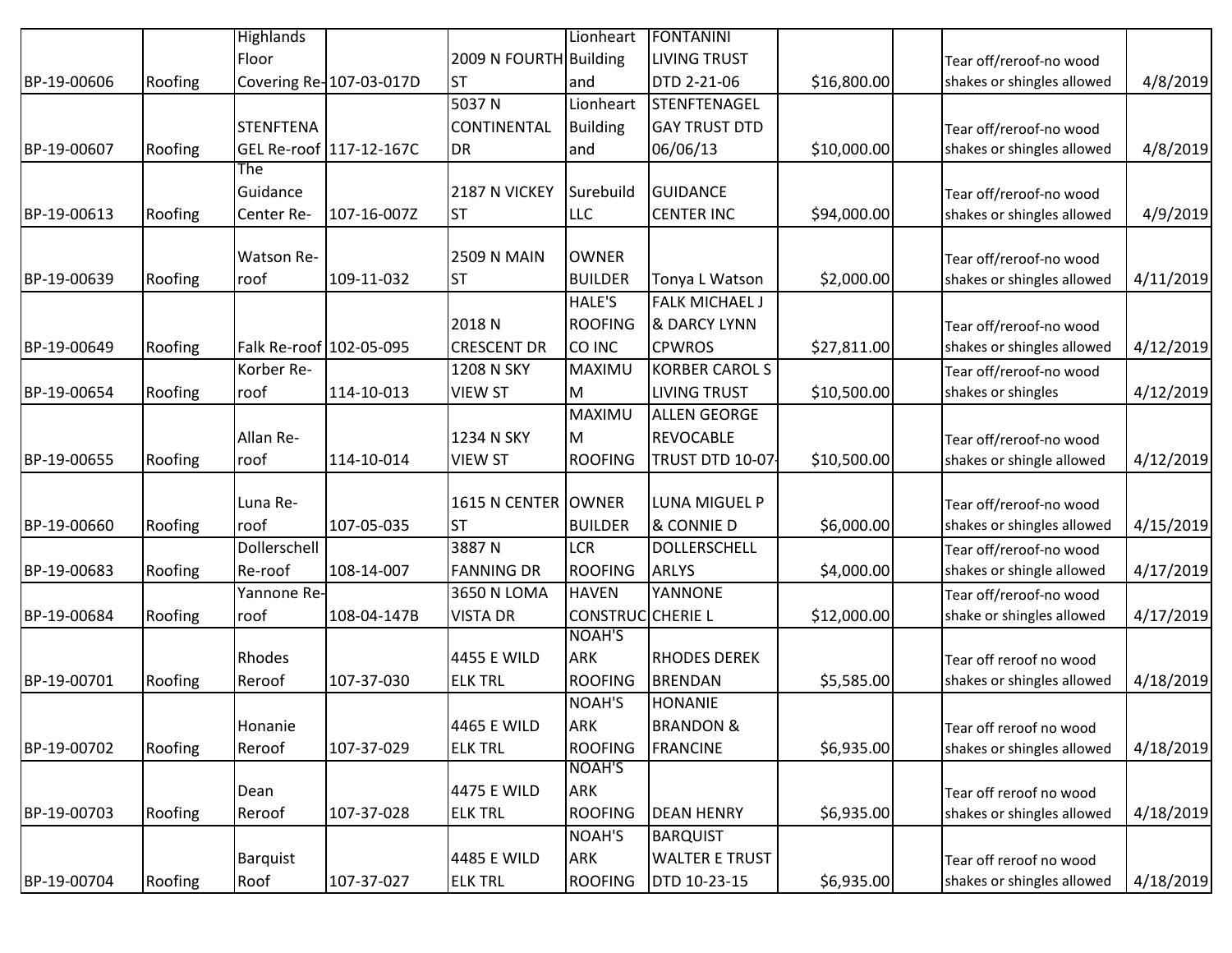|             |         |                   |             |                     | <b>NOAH'S</b>   |                                         |             |                            |           |
|-------------|---------|-------------------|-------------|---------------------|-----------------|-----------------------------------------|-------------|----------------------------|-----------|
|             |         | Mott              |             | 4495 E WILD         | <b>ARK</b>      | <b>MOTT</b>                             |             | Tear off reroof no wood    |           |
| BP-19-00705 | Roofing | Reroof            | 107-37-026  | <b>ELK TRL</b>      | <b>ROOFING</b>  | <b>CHRISTOPHER M</b>                    | \$6,935.00  | shakes or shingles allowed | 4/18/2019 |
|             |         |                   |             |                     | <b>NOAH'S</b>   |                                         |             |                            |           |
|             |         | <b>Bratsch</b>    |             | 4500 E WILD         | <b>ARK</b>      |                                         |             | Tear off reroof no wood    |           |
| BP-19-00706 | Roofing | Roof              | 107-37-025  | <b>ELK TRL</b>      | <b>ROOFING</b>  | <b>BRATSCH KAREN</b>                    | \$6,935.00  | shakes or shingles allowed | 4/18/2019 |
|             |         |                   |             |                     | <b>NOAH'S</b>   | <b>POLUKHTIN</b>                        |             |                            |           |
|             |         | Polukhtin         |             | 4490 E WILD         | <b>ARK</b>      | <b>ANDREI &amp;</b>                     |             | Tear off reroof no wood    |           |
| BP-19-00707 | Roofing | Roof              | 107-37-024  | <b>ELK TRL</b>      | <b>ROOFING</b>  | <b>NATALIA</b>                          | \$6,935.00  | shakes or shingles allowed | 4/18/2019 |
|             |         |                   |             |                     | <b>NOAH'S</b>   |                                         |             |                            |           |
|             |         |                   |             | 4480 E WILD         | <b>ARK</b>      | <b>FELTS CYNTHIA L</b>                  |             | Tear off reroof no wood    |           |
| BP-19-00708 | Roofing | <b>Felts Roof</b> | 107-37-023  | <b>ELK TRL</b>      | <b>ROOFING</b>  | & BRUCE G                               | \$6,935.00  | shakes or shingles allowed | 4/18/2019 |
|             |         |                   |             |                     | NOAH'S          | <b>HERBERT</b>                          |             |                            |           |
|             |         | Herbert           |             | 4470 E WILD         | <b>ARK</b>      | DOUGLAS W &                             |             | Tear off reroof no wood    |           |
| BP-19-00709 | Roofing | Roof              | 107-37-022  | <b>ELK TRL</b>      | <b>ROOFING</b>  | <b>ANNIE M</b>                          | \$6,935.00  | shakes or shingles allowed | 4/18/2019 |
|             |         |                   |             |                     | <b>NOAH'S</b>   |                                         |             |                            |           |
|             |         | Spence            |             | 4460 E WILD         | <b>ARK</b>      | <b>SPENCE</b>                           |             | Tear off reroof no wood    |           |
| BP-19-00710 | Roofing | Roof              | 107-37-021  | <b>ELK TRL</b>      | <b>ROOFING</b>  | <b>MICHAELA</b>                         | \$6,935.00  | shakes or shingles allowed | 4/18/2019 |
|             |         |                   |             |                     | Lionheart       |                                         |             |                            |           |
|             |         | Nunez Re-         |             | <b>2725 N ELK</b>   | <b>Building</b> | <b>NUNEZ HANNAH</b>                     |             | Tear off/reroof-no wood    |           |
| BP-19-00721 | Roofing | roof              | 107-34-014  | <b>IRUN ST</b>      | land            | <b>R &amp; ANTHONY N</b>                | \$10,000.00 | shakes or shingles allowed | 4/18/2019 |
|             |         |                   |             |                     |                 |                                         |             |                            |           |
|             |         | Martin Re-        |             | 4976 E              |                 | <b>MARTIN STEVEN</b>                    |             | Tear off/reroof-no wood    |           |
| BP-19-00723 | Roofing | roof              | 113-36-080  | <b>HALFMOON DR</b>  |                 | A & CYNTHIA L                           | \$8,000.00  | shakes or shingles allowed | 4/24/2019 |
|             |         | <b>KAFF</b>       |             |                     | <b>Behmer</b>   |                                         |             |                            |           |
|             |         | Country           |             | 1117 W ROUTE        | Industries      | <b>FLAGSTAFF</b>                        |             | Tear off reroof no wood    |           |
| BP-19-00725 | Roofing | Roof              | 103-03-007B | 66                  | Inc             | <b>RADIO INC</b>                        | \$20,000.00 | shakes or shingles allowed | 4/19/2019 |
|             |         |                   |             |                     | <b>POLARIS</b>  |                                         |             |                            |           |
|             |         | Walton            |             | 3707 N LOMA         |                 | RESTORATI WALTON LARRY                  |             | Tear off reroof no wood    |           |
| BP-19-00727 | Roofing | Roof              | 108-04-145  | <b>VISTA DR</b>     | <b>ON INC</b>   | & MONICA Y                              | \$4,000.00  | shakes or shingles allowed | 4/19/2019 |
|             |         |                   |             | 4511 E              | <b>POLARIS</b>  |                                         |             |                            |           |
|             |         |                   |             | <b>BURNING TREE</b> |                 | RESTORATI KARRI SATYA                   |             | Tear off reroof no wood    |           |
| BP-19-00728 | Roofing | Karri Roof        | 117-11-035  | LP                  | <b>ON INC</b>   | <b>PRAKASH BABU</b>                     | \$4,000.00  | shakes or shingles allowed | 4/19/2019 |
|             |         |                   |             |                     | <b>POLARIS</b>  |                                         |             |                            |           |
|             |         | <b>Nichols</b>    |             |                     |                 | 1509 W LIL BEN RESTORATI NICHOLS ROSS & |             | Tear off reroof no wood    |           |
| BP-19-00729 | Roofing | Roof              | 112-51-131  | TRL                 | ON INC          | <b>DEBRA</b>                            | \$4,000.00  | shakes or shingles allowed | 4/19/2019 |
|             |         |                   |             | 1201W               | <b>BIG SKY</b>  |                                         |             |                            |           |
|             |         |                   |             | <b>UNIVERSITY</b>   | <b>ROOFING</b>  | <b>HELT RICHARD C</b>                   |             | Tear off reroof no wood    |           |
| BP-19-00732 | Roofing | <b>Helt Roof</b>  | 112-13-035  | <b>HEIGHTS DR S</b> | <b>INC</b>      | & MARIE E                               | \$8,640.00  | shakes or shingles allowed | 4/22/2019 |